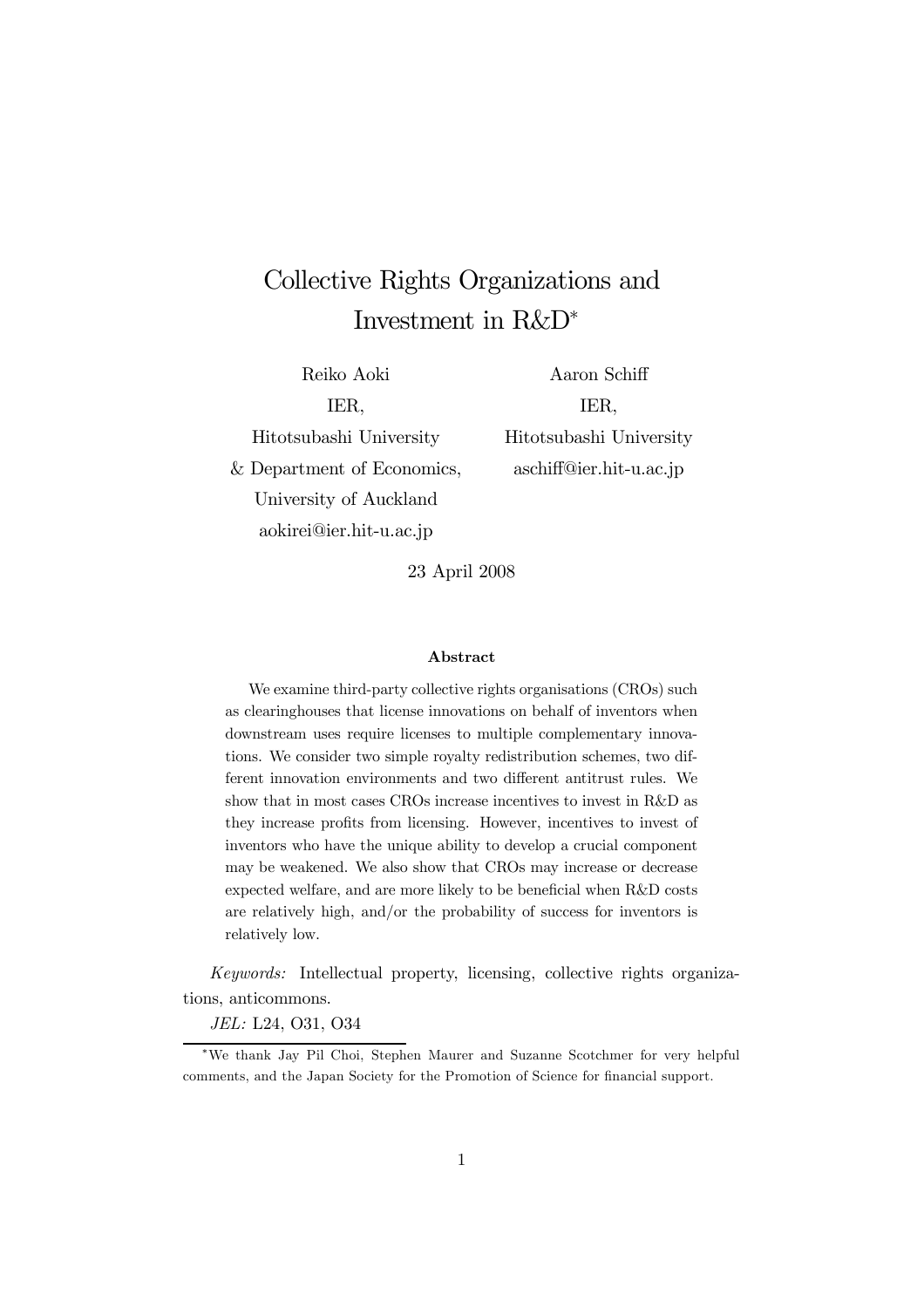## 1 Introduction

Many new innovations or products depend on multiple complementary upstream intellectual property rights. When different upstream components have different owners, licensing for downstream uses that combine these components may suffer from various inefficiencies dubbed the "tragedy of the anticommons" (Heller & Eisenberg 1998, Buchanan & Yoon 2000). Specifically, negotiating with multiple licensors may entail high transaction costs, and independent uncoordinated licensors may set royalties that are inefficiently high in total. For example, development of a new medical genetic diagnostic test may require licensing multiple patented inventions, owned by different inventors, related to gene sequences, gene expression technologies, and so on (Van Overwalle et al 2006, OECD 2002). This may retard downstream innovation and/or lead to end-users paying high prices for downstream products. As well as genetics, similar situations can also arise in information technology and communications industries, for example (Shapiro 2001, Aoki & Nagaoka 2005).

In response to these licensing inefficiencies, a number of "collective rights" organizations (CROs) and arrangements have emerged or been promoted, including patent pools, cross-licensing, copyright collectives, and third-party clearinghouses (Shapiro 2001, van Zimmeren et al 2006, Aoki & Schiff 2008). Shapiro (2001) discusses various types of CROs (excluding clearinghouses) and how these may be used to mitigate anticommons problems in licensing. Patent pools in particular have received much attention in the literature, for example, Lerner & Tirole (2004) examine when patent pools are efficiency enhancing ex post, and Lerner et al (2007) empirically examine the types of licensing rules used by patent pools. Layne-Farrar & Lerner (2008) and Aoki & Nagaoka (2005) examine royalty distribution rules of patent pools and incentives of patent owners to join pools, which is are issues that also arises in the current paper. Hoppe and Ozdenoren (2005) examine the role of CROs as intermediaries to reduce informational problems in licensing markets. In contrast to our paper, all of these papers take an existing set of intellectual property rights as given. We concentrate on the effects of collective licensing on incentives to innovate. Most similar to our work is Gilbert  $&$  Katz (2007) who consider division of profits among innovators who are racing to develop complementary components, however they do not examine collective licensing. In this paper we focus on the effects of CROs on incentives to invest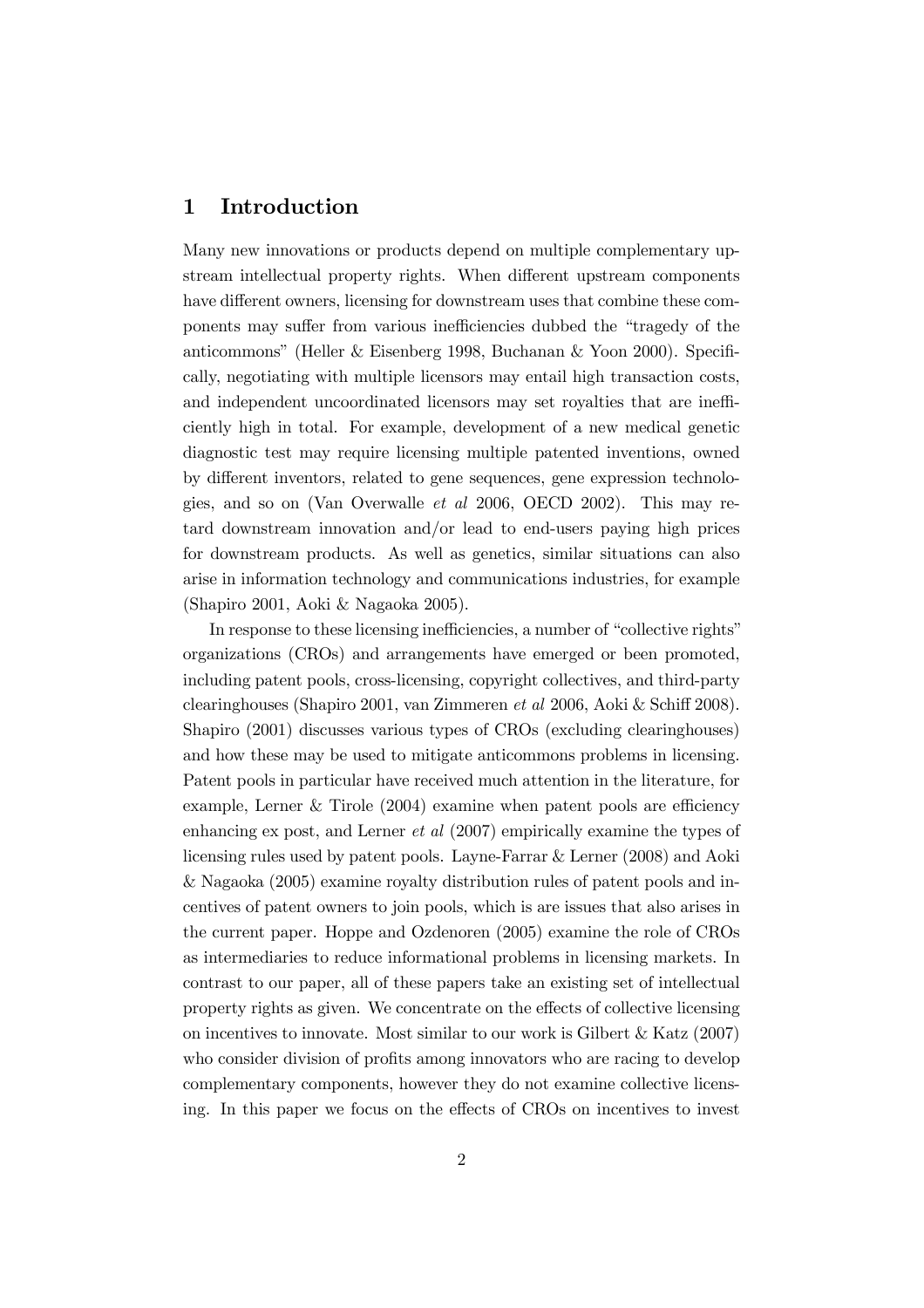in upstream R&D for complementary components and the consequences for economic welfare.

We use a simple product innovation framework where a downstream innovation or product requires the development of two complementary upstream components. A number of upstream research firms can invest in developing these components, and each has some probability of success. When multiple firms invest, there is some chance that multiple substitute versions of either or both components will be developed independently. All successful innovators earn revenues by licensing their innovations to downstream users. After research firms invest and the outcome of the innovation process is realized, each successful inventor can choose to license independently, or join a CRO that licenses on behalf of its members. The CRO sets a single royalty to maximize the joint profits of its members.

We evaluate several different modes of operation for the CRO relating to its royalty distribution scheme and antitrust policy. Antitrust policy either does or does not allow the CRO to license substitute innovations jointly. The CRO may also distribute royalty revenues equally or unequally among its members according to whether they are the sole inventor of a component or whether there are substitutes for a component. Ex post, we show that banning licensing of substitutes can generate the same welfare level as not banning but permitting the CRO to use an unequal redistribution rule. In addition, an unequal redistribution rule can perform better than an equal redistribution rule as it can ensure that sole inventors of a component do not prefer to license independently from the CRO. However, unless licensing of substitutes is banned, a CRO may reduce ex post welfare if both components have multiple substitutes.

In the long run, the effects of a CRO on the ex ante incentives of upstream innovators to invest are arguably more important than the ex post effects on licensing of existing innovations. We therefore consider two different innovation models within which we compare the ex ante performance of CROs. In the first model, both components are symmetric and a large number of competitive research firms have the ability to develop each. In the second model, one component is unique and a single firm has the ability to develop it while the other component has many possible inventors.

We find that CROs generally increase ex ante incentives to invest in upstream R&D, as the expected ex post profit gains from joint licensing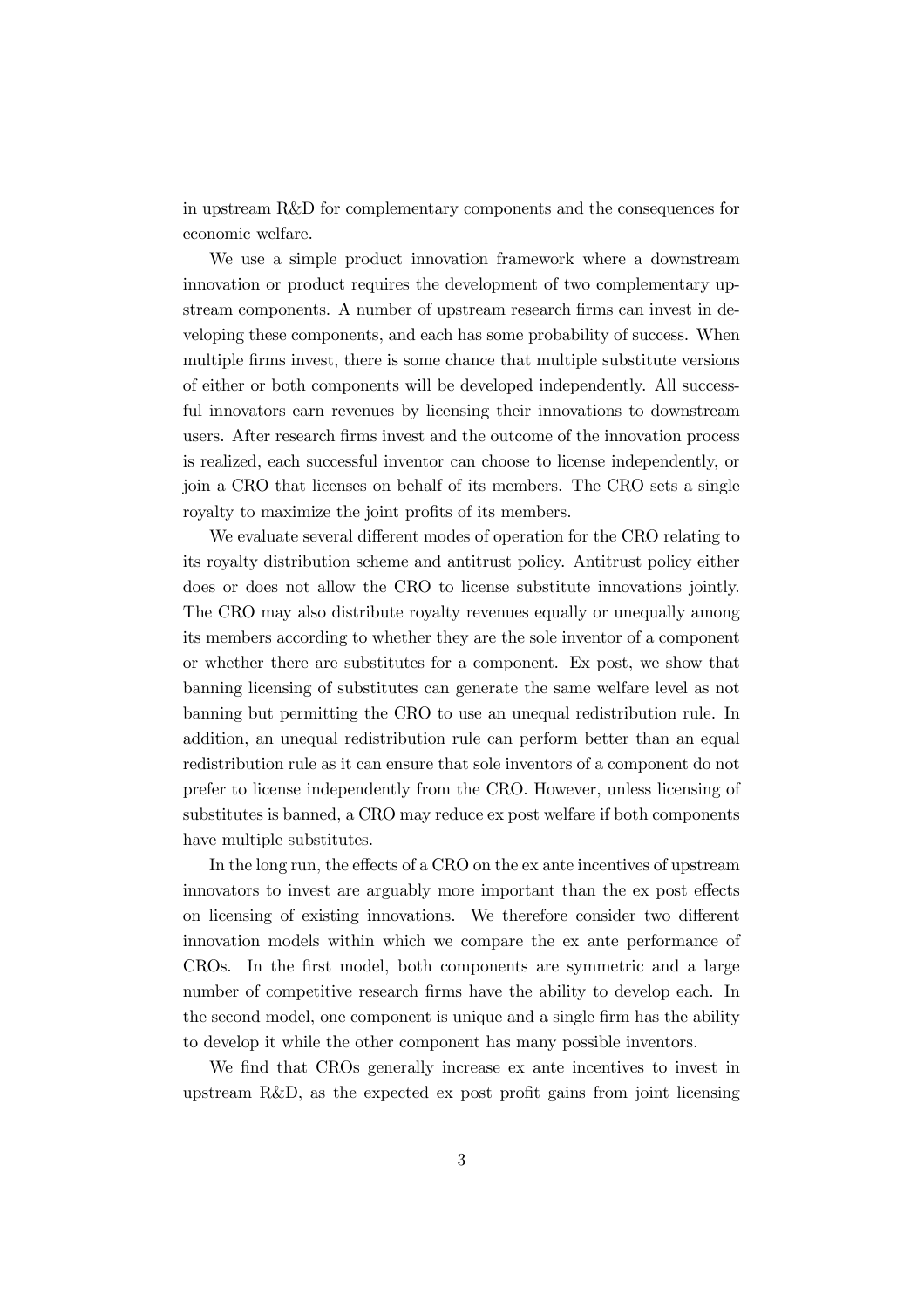outweigh any losses from royalty sharing. A possible exception is when one component can only be developed by one firm and the CRO is permitted to license substitutes jointly. In this case the unique inventor only benefits from the CRO if the other component has a single inventor, which occurs with relatively high probability only when investment in the other component is relatively low. Further, since the CRO increases ex post profits of inventors of substitute components, it increases investment in such components, and thus is more likely to make the unique inventor worse off.

CROs may also increase or decrease ex ante expected welfare. We show that a CRO that distributes royalties unequally can always generate higher expected welfare for a given level of investment than no CRO, as it can achieve participation of all successful innovators and solve the "anticommons" inefficiencies without introducing excessive anticompetitive distortions ex post. In the symmetric investment model, this means that an unequal CRO that can license substitutes jointly is equivalent to a CRO that is not permitted to license substitutes jointly. Thus unequal redistribution rules can replace antitrust rules without affecting welfare. In contrast, a CRO that distributes royalties equally and can license substitutes jointly does not always perform better than no CRO for a given investment level, as it cannot achieve full participation of innovators. We show that an equal CRO only performs better than no CRO when the level of investment in R&D is relatively low, so that the probability that one or both components has multiple successful inventors is not too high.

These basic welfare comparisons do not take account of the change in the R&D investment level induced by the CRO. Once investment is made endogenous, an unequal CRO or a CRO that cannot license substitutes jointly can reduce ex ante expected welfare if it causes an excessive increase in investment. We use a numerical simulation based on a binomial innovation process to compare the equilibrium expected welfare of the different CROs under the different innovation models. In general, a CRO that redistributes royalties unequally or a CRO that cannot license substitutes jointly performs better than one that distributes royalties equally and can license substitutes jointly, except for some relatively small subset of parameter values. In addition, the CROs tend to perform better than no CRO when costs of innovation are high, and/or the probability of an inventor's success is low, as these are the cases where stimulating R&D investment through increased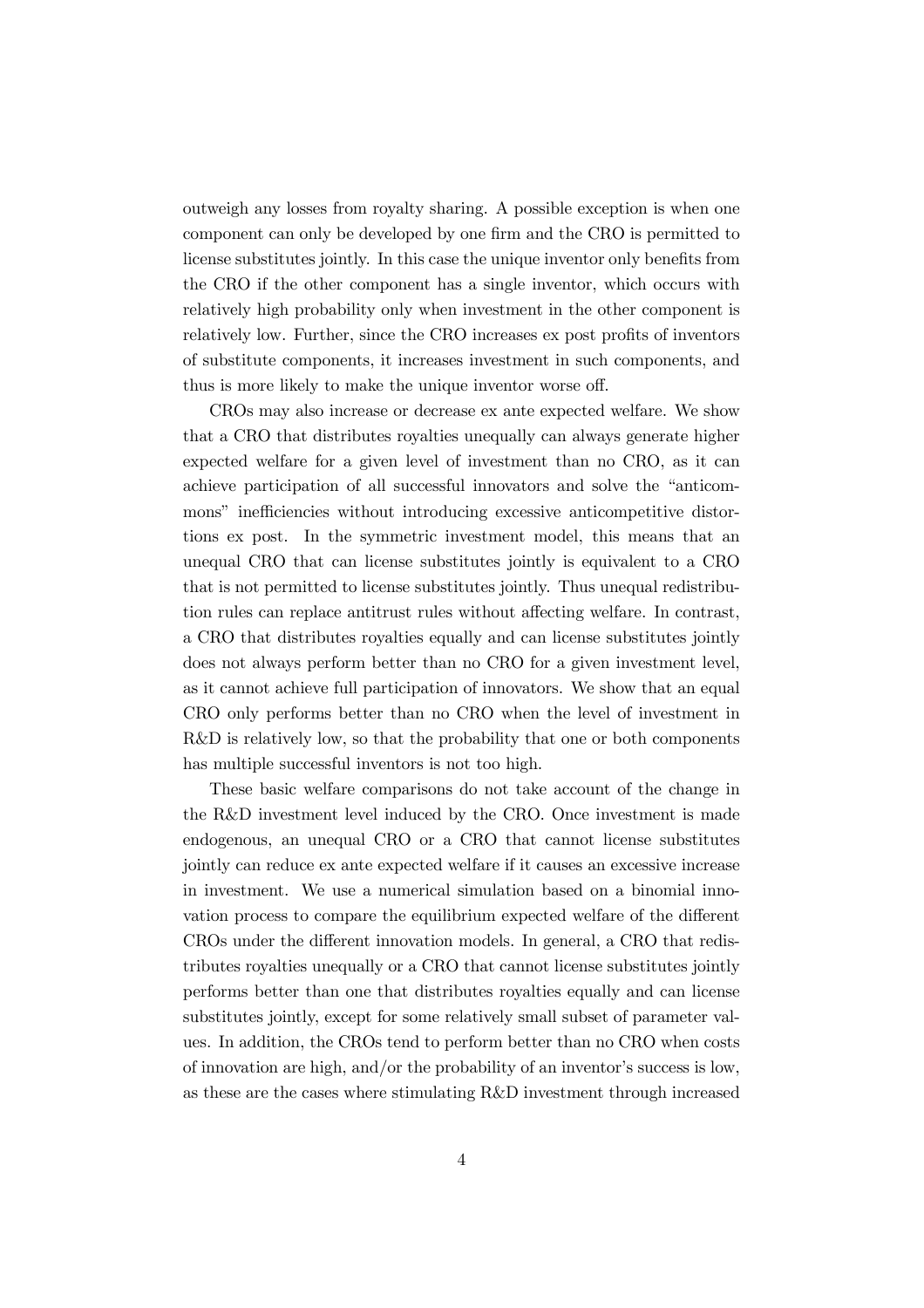licensing profits is most likely to be beneficial.

The organization of the rest of this paper is as follows. In the next section we present a simple model of ex post licensing with a CRO. Then in section 3 we embed this in two different upstream investment models, and compare different types of CRO in terms of ex ante expected profits and welfare. In section 4 we perform further welfare analysis using numerical simulations with endogenous investment. Section 5 concludes.

## 2 Effects of CROs on ex post licensing

Our model of IP licensing is as follows. There are two complementary components or research tools, A and B, that are needed for the production of a downstream innovation or product. Upstream research firms invest in R&D to develop these components and earn royalties by licensing their innovations to downstream users. An inventor of either component cannot earn any royalties unless the other component has also been invented. There are a large number of research firms, each of which has the capacity to undertake a single research 'project' at some cost. Research firms are specialized in the development of A or B. Any research project may result in the invention of one of the components or it may be unsuccessful and invent nothing. We allow for the possibility that perfect substitute versions of either component may be independently invented by different inventors.

A third-party CRO may also exist and can license innovations on behalf of member inventors. All successful inventors have the option to join the CRO or license independently. The CRO seeks to maximize the total royalty revenues of its members from licensing, and distributes these revenues among its members according to a distribution rule that it announces in advance. The CRO may also be subject to an antitrust rule that prohibits it from jointly licensing substitute innovations.

**Definition 1** The CRO operates under a strict antitrust rule if joint licensing of substitutes is prohibited.

If a strict antitrust rule applies and substitute inventors of either component have joined the CRO, we assume that the downstream licensee picks one of the substitute versions at random to license and only the chosen version receives royalty payments. If the antitrust rule is not strict, joint licensing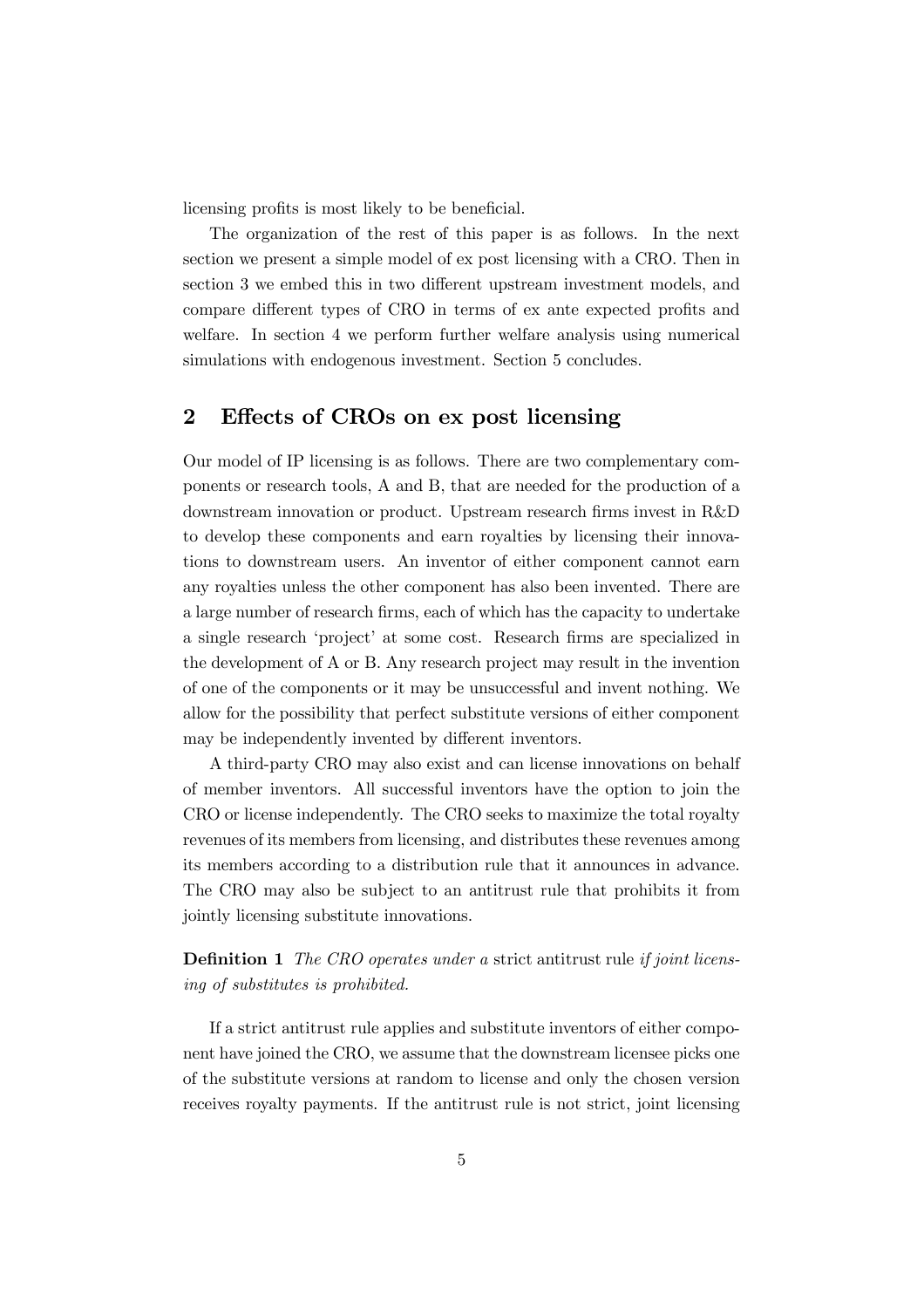of substitute innovations is permitted and royalties are shared among all members.

Given this setup, innovation and licensing takes place in four stages:

Stage 1: The antitrust rule is set and announced.

Stage 2: The CRO sets and announces a royalty redistribution rule consistent with the anti-trust rule.

Stage 3: Each research firm decides whether or not to invest in an R&D project and those that invest invent a component according to their type, with some probability.

Stage 4: Successful inventors simultaneously decide whether or not to join the CRO or license independently, and then innovations are licensed by the CRO and/or any independent inventors and royalties are paid by licensees.

In this section we describe our model of the final (ex-post) stage of this process and find the ex post equilibrium payoffs of successful inventors and equilibrium welfare, for a given outcome of the earlier stages. The next section examines two alternative models of the third stage and compares different antitrust and redistribution rules.

We look for a subgame perfect equilibrium. Provided that both components have been invented, successful inventors can earn royalties from licensing. Let  $\pi_M$  denote the total monopoly royalties obtained by licensing all successful inventions of both components jointly and let  $\pi_D$  denote the duopoly royalties each component receives when there is one independent licensor for each component. Similarly, let  $W_M$  denote the total welfare level that arises when both components are licensed jointly,  $W_D$  denote the welfare level when the two components are licensed by two independent licensors, and  $W_0 > W_M$  denote the welfare level when both components are licensed for zero royalties. Since components A and B are perfect complements, we make the following assumption about ex post profit and welfare levels:

Assumption 1 The 'tragedy of the anticommons' reduces joint profits and welfare when the two components are licensed by two independent licensors compared to when they are licensed jointly:  $\pi_M \geq 2\pi_D$  and  $W_M \geq W_D$ .

The payoffs of successful inventors depend on the redistribution rule of the CRO and the antitrust rule. If the antitrust rule is strict, the CRO can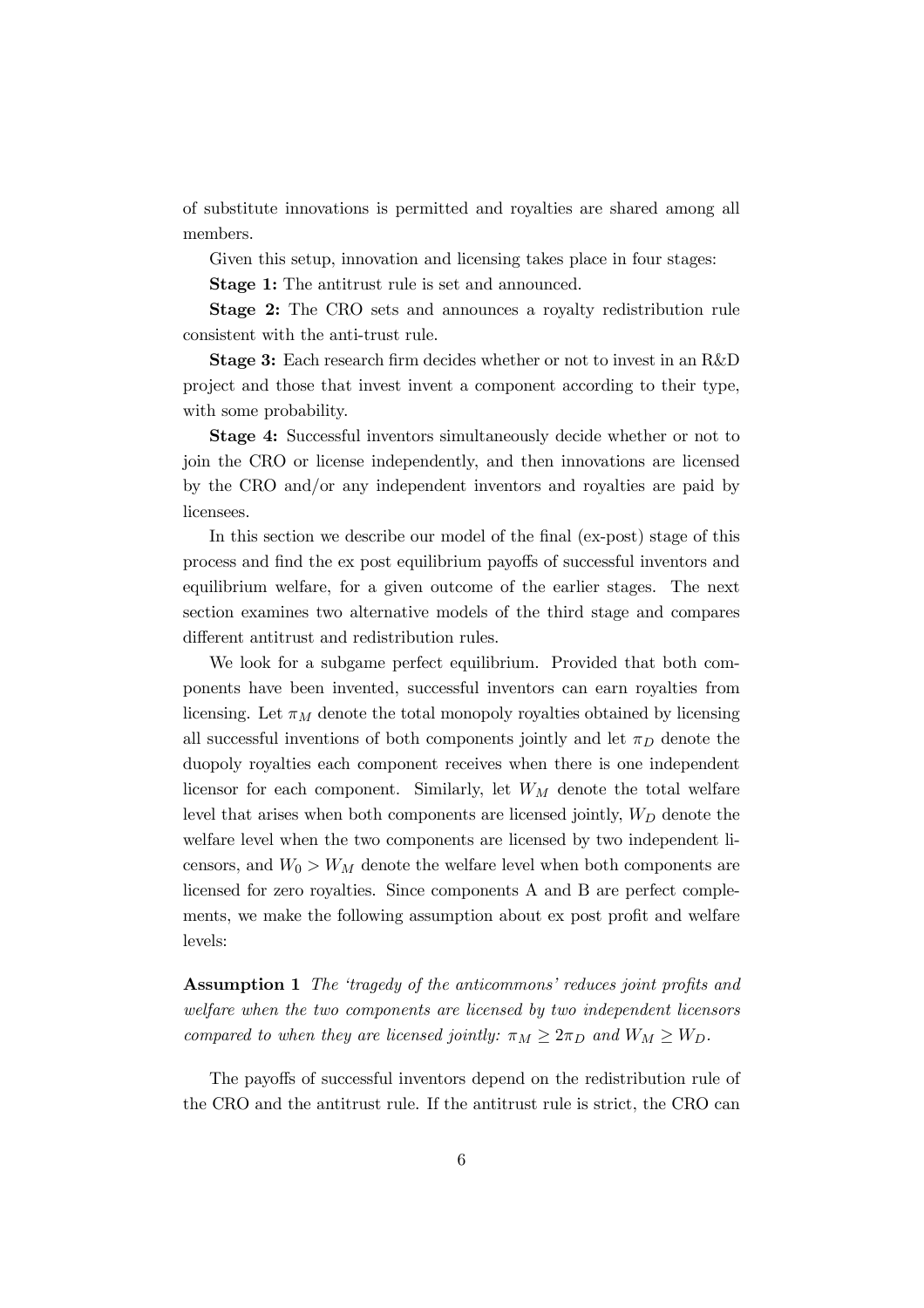license at most one innovation for each component. If it licenses innovations for both components, we assume the total royalties are shared equally between the two specific innovations chosen by the downstream user.

If the antitrust rule is not strict, the CRO licenses all the innovations of its members jointly and shares royalty revenues among all members. In this case we consider two different policies:

Definition 2 An equal CRO distributes its royalty revenues equally among its members. If the CRO earns  $\pi$  and has n members, each member receives  $\pi/n$ .

Definition 3 An unequal CRO distributes disproportionate royalty revenues to a member (if any) who is the sole successful inventor of a component when the other component is competitive. If the CRO earns  $\pi$  and one component has a single inventor and the other component has  $n \geq 2$  inventors, the monopoly inventor receives  $z\pi$  and all other inventors receive  $(1-z)\pi/n$ , where  $z \in \left(\frac{1}{n+1}, 1\right)$ . In all other situations, the CRO distributes revenues equally among its members.

There are three cases where downstream production is possible:

Case 'MM': Both components have a single successful inventor;

Case 'MC': One component has a single inventor and the other component has two or more substitute (competitive) inventors; and

Case 'CC': Both components have two or more substitute inventors.

In cases MC and CC, inventors of a competitive component cannot earn any royalties unless they all join a CRO, since competition between them will drive royalties down to zero. Thus such inventors always join the CRO, if it exists.

In cases MM and MC a monopoly inventor of a component may or may not want to join the CRO. In case MM, if both inventors license independently they each receive  $\pi_D$ , while if both join any type of CRO they receive  $\pi_M/2$ . If one inventor joins the CRO but the other does not, the situation is effectively the same as where both do not join, and both receive  $\pi_D$ . Therefore, by Assumption 1, both successful inventors have a weakly dominant strategy to join a CRO in case MM.

If case MC arises, the successful inventors of the competitive component will all join the CRO, as explained above. Suppose the competitive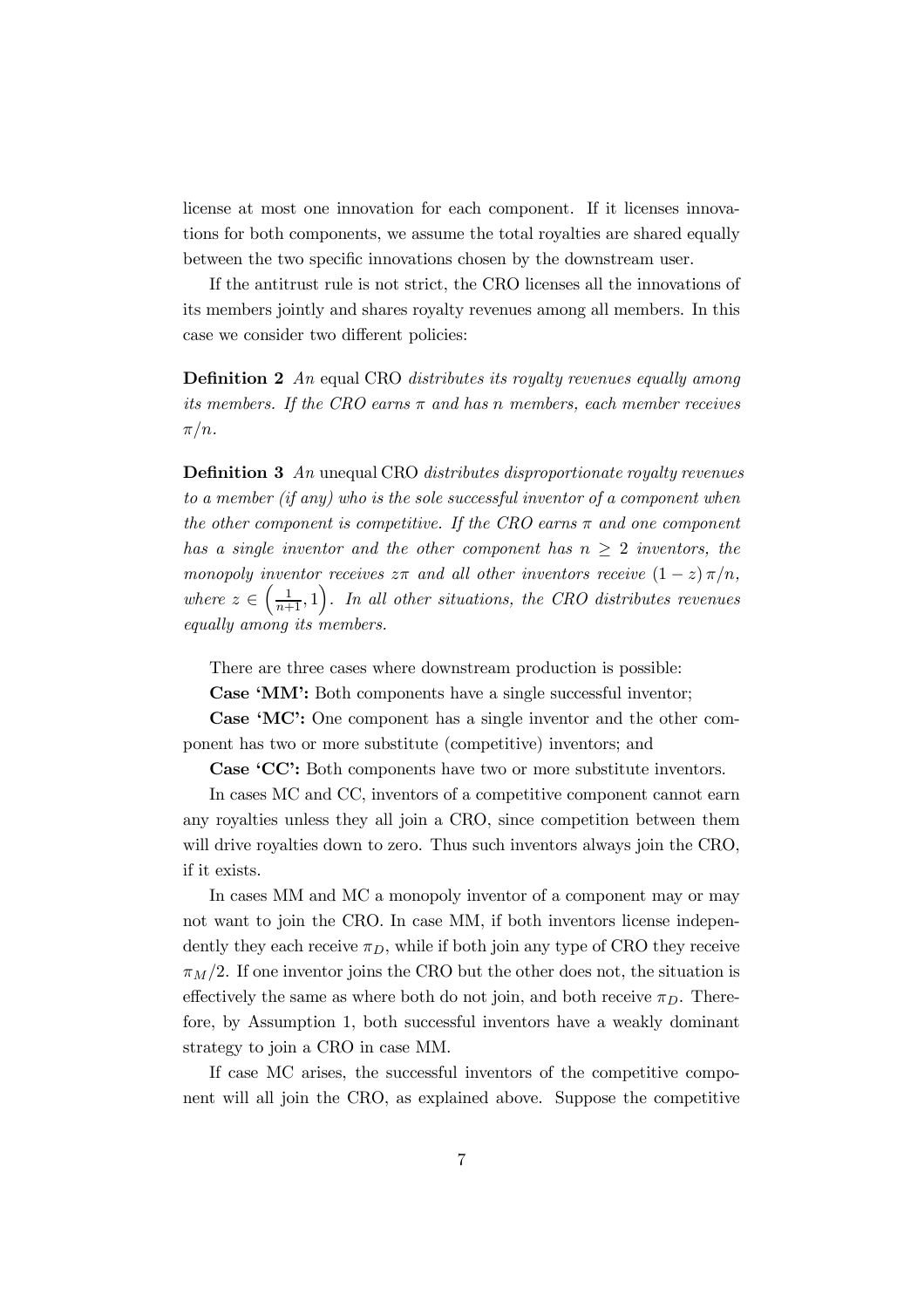| CRO Type                       | $\boldsymbol{\pi}_{MM}$ | $\bm{\pi}^{M}_{MC}$    | $\pi_{MC}^C(n)$      | $\pi_{CC}(n_A, n_B)$             |
|--------------------------------|-------------------------|------------------------|----------------------|----------------------------------|
| <b>None</b>                    | $\pi_D$                 | $\pi_M$                |                      |                                  |
| Equal (not strict)             | $\pi_M/2$               | $\pi_D$                | $\pi_D/n$            | $\pi_M/(n_A+n_B)$                |
| Unequal (not strict) $\pi_M/2$ |                         | $z\pi_M$               | $(1-z)\pi_M/n$       | $\pi_M/(n_A+n_B)$                |
| Strict                         |                         | $\pi_M/2 \mid \pi_M/2$ | $\frac{1}{n}\pi_M/2$ | $\frac{1}{n_i}\pi_M/2; i = A, B$ |

Table 1: Equilibrium payoffs of successful inventors under different types of CRO and different outcomes of the innovation process.

component has n inventors. Under a strict antitrust rule, the CRO can license at most one invention of the competitive component together with the sole invention of the other component. Thus the inventor of the monopoly component receives  $\pi_M/2$  from joining the CRO and  $\pi_D$  from not joining, so the monopoly inventor will join. If the antitrust rule is not strict, the monopoly inventor will join an equal CRO if  $\pi_M/(n+1) \geq \pi_D$  and will join an unequal CRO if  $z\pi_M \geq \pi_D$ . To differentiate equal and unequal CROs, we make the following assumption:

Assumption 2 A monopoly inventor of a component does not join an equal CRO when there are  $n \geq 2$  inventors of the other component, but does join an unequal CRO. That is,  $\pi_M \leq 3\pi_D$  and  $z \geq \pi_D/\pi_M$ .<sup>1</sup>

We can now summarize the equilibrium payoffs of successful inventors in stage 4, in each of the three ex post cases above. Let  $\pi_{MM}$  be the royalties that a successful inventor receives in case MM, let  $\pi_{MC}^M$  be the royalties that the monopoly inventor receives in case MC, let  $\pi_{MC}^C(n)$  be the royalties that a successful inventor of the competitive component receives in case MC when there are  $n \geq 2$  inventors of that component, and let  $\pi_{CC}(n_A, n_B)$  be the royalties that a successful inventor receives in case CC when there are  $n_A \geq 2$  and  $n_B \geq 2$  successful inventors of A and B respectively.

Table 1 shows the values of these payoffs for different types of CRO. In comparison with no CRO, an equal CRO increases an inventor's royalties if there are multiple inventors of the same component, or if there is only one inventor of both components. However, such a CRO decreases royalties from  $\pi_M$  to  $\pi_D$  when the inventor is the sole inventor of a component but

<sup>&</sup>lt;sup>1</sup>Such a value of z achieves the CRO's objective of maximising the total royalties of its members, since it ensures that the total CRO royalties are  $\pi_M$ .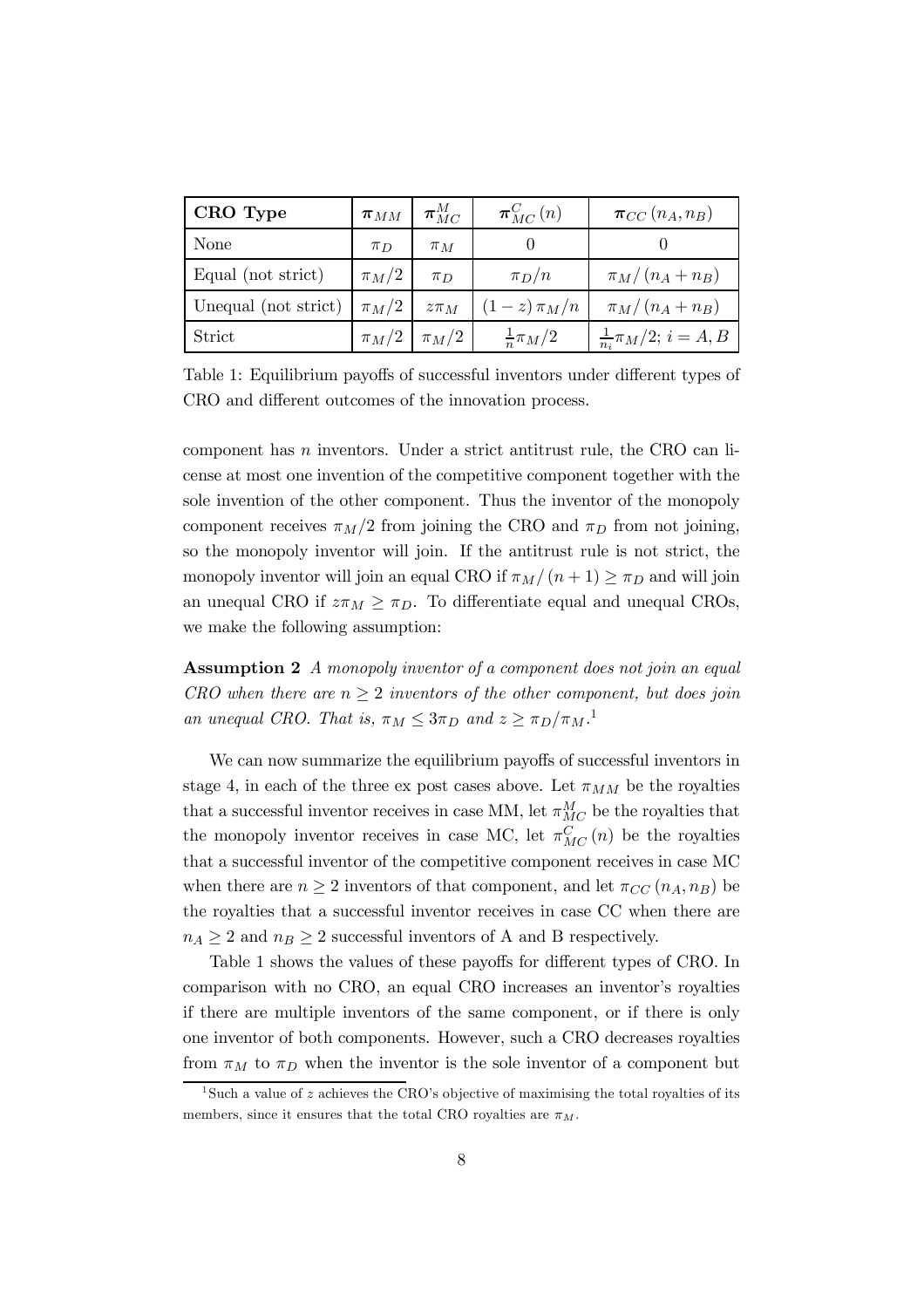the other component is competitive. In this situation, the existence of the CRO reduces competition among inventors of the competitive component, which benefits them but harms the sole inventor of the other component.

An unequal CRO increases a successful inventor's royalties compared to no CRO unless the inventor is the sole inventor of one component while the other component is competitive. In this case the value of  $z$  is sufficient to induce the monopoly inventor to join the CRO, but she is still worse off compared to when no CRO exists, because the CRO gives some fraction of  $\pi_M$  to the competitive inventors of the other component. An unequal CRO may also make successful inventors better or worse off compared to an equal CRO. If, for example, A has a single inventor but B is competitive, the inventors of B receive  $\pi_D/n_B$  under an equal CRO, but  $(1-z)\pi_M/n_B$ under an unequal CRO. Since  $z \geq \pi_D/\pi_M$  to attract the inventor of A to join the unequal CRO, this reduces the payoffs of the inventors of B relative to the equal CRO.

Finally, if the antitrust rule is strict, the CRO induces all inventors to join and total ex-post licensing revenues are  $\pi_M$ , which is the same outcome as an unequal CRO without a strict antitrust rule. From Table 1, a CRO under a strict antitrust rule makes all inventors better off compared to no CRO except the monopoly inventor in case MC (like an unequal CRO). In cases MC and CC, all inventors of the competitive components join the CRO, but only one is chosen by the downstream licensor. Thus competitive licensors receive a payoff of  $\pi_M/2$  with probability  $1/n_i$  where  $n_i$  is the number of inventors of the same component.

Similarly, let  $W_{MM}$ ,  $W_{MC}$  and  $W_{CC}$  be the equilibrium welfare levels attained in the three ex-post cases where production is possible. Table 2 shows the welfare levels (ignoring R&D costs) that result under each type of CRO in each case. Compared to no CRO, an equal CRO improves welfare when both components have a single inventor (case MM), but reduces welfare in all other cases, as the CRO allows substitute inventors of the same component to reduce competition among themselves. An unequal CRO with an appropriate value of z always attracts all inventors to join, and thus always achieves the welfare level  $W_M$ . Compared to no CRO, this increases welfare in case MM, but reduces welfare when both components have multiple inventors (case CC), and leaves welfare unchanged in case MC. In every case an unequal CRO generates at least as much welfare as an equal CRO, and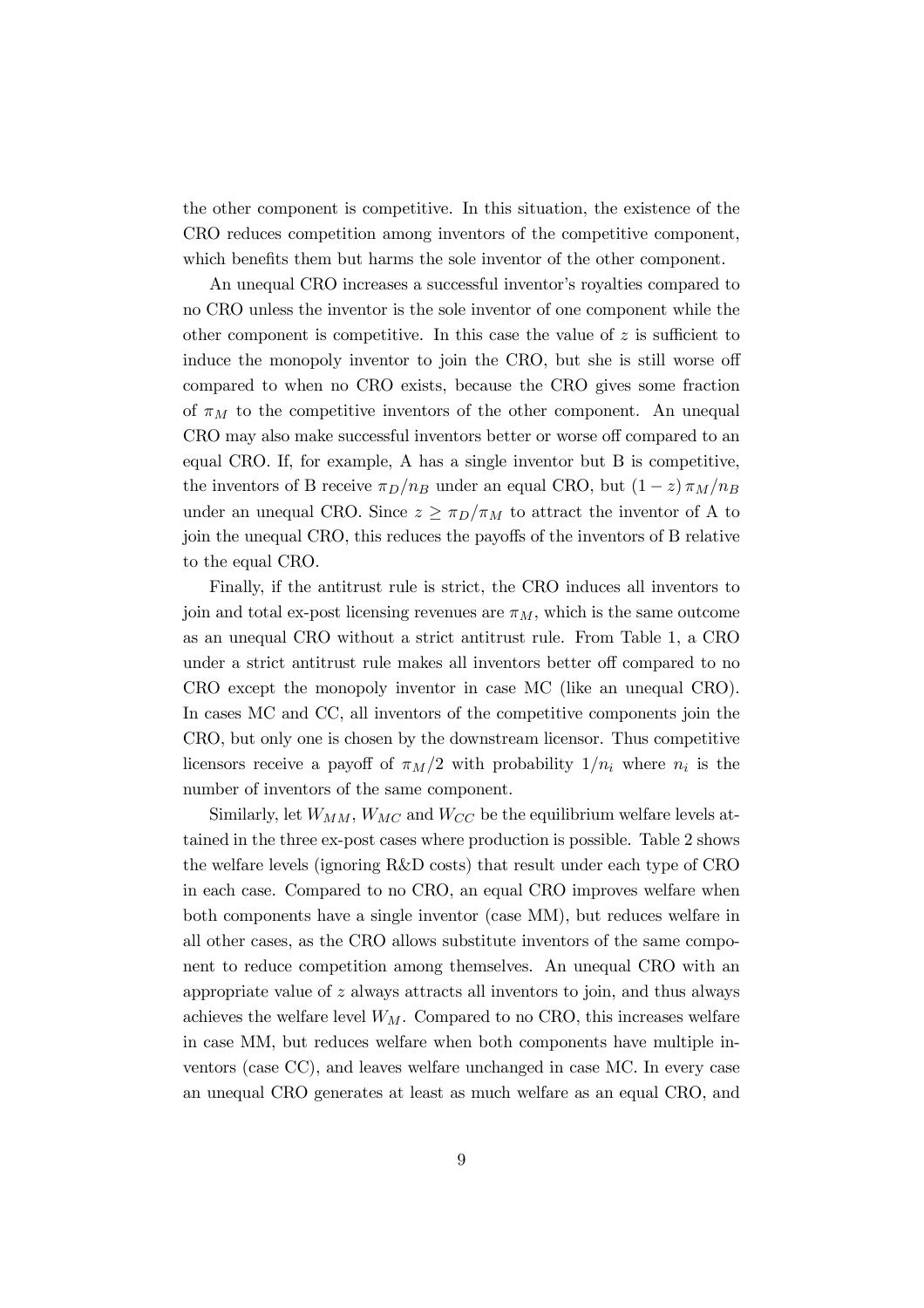| CRO Type             | $\mathbf{W}_{MM}$ | $\mathbf{W}_{MC}$ | $\mathbf{W}_{CC}$ |
|----------------------|-------------------|-------------------|-------------------|
| None                 | $W_D$             | $W_M$             | $W_0$             |
| Equal (not strict)   | $W_M$             | $W_D$             | $W_M$             |
| Unequal (not strict) | $W_M$             | $W_M$             | $W_M$             |
| Strict               | $W_M$             | $W_M$             | $W_M$             |

Table 2: Equilibrium ex-post welfare (ignoring sunk investment costs) from licensing under different types of CRO.

outperforms it in case MC. A CRO under a strict antitrust rule achieves the same ex-post outcome as an unequal CRO, as it always induces all successful inventors to join.

## 3 Effects of CROs on ex ante expected profits and welfare

In this section we examine and compare CROs under two alternative models of the innovation process.

#### 3.1 Investment model 1: All research projects are equal

In this model, each research project costs  $c$  and has the same chance of developing a component or developing nothing. Research firms and projects are exogenously specialized towards the development of A or B and a large number of firms are capable of undertaking projects of each type. Let  $N_A$ and  $N_B$  be the total number of projects undertaken to develop A and B respectively. The success of any project is independent of that of any other project. Given that  $N_i \geq 1$  projects are undertaken for component  $i = A, B$ , the probability that  $n_i \leq N_i$  successfully develop the component is denoted by  $P(n_i, N_i)$ , where  $\sum_{n_i=0}^{N_i} P(n_i, N_i) = 1$  and  $\lim_{N_i \to \infty} P(n_i, N_i) = 0$  for all  $n_i \in \{0, 1, ..., N_i\}.$ 

Since the components are identical, we consider symmetric situations where  $N_A = N_B = N$ , thus 2N projects are undertaken in total. The expected profit of a research firm given N is denoted  $\pi(N)$ . The probability of case MM and a given research firm is one of the successful ones is  $\frac{1}{N}P(1,N)^2$ . The probability that a research firm is the sole inventor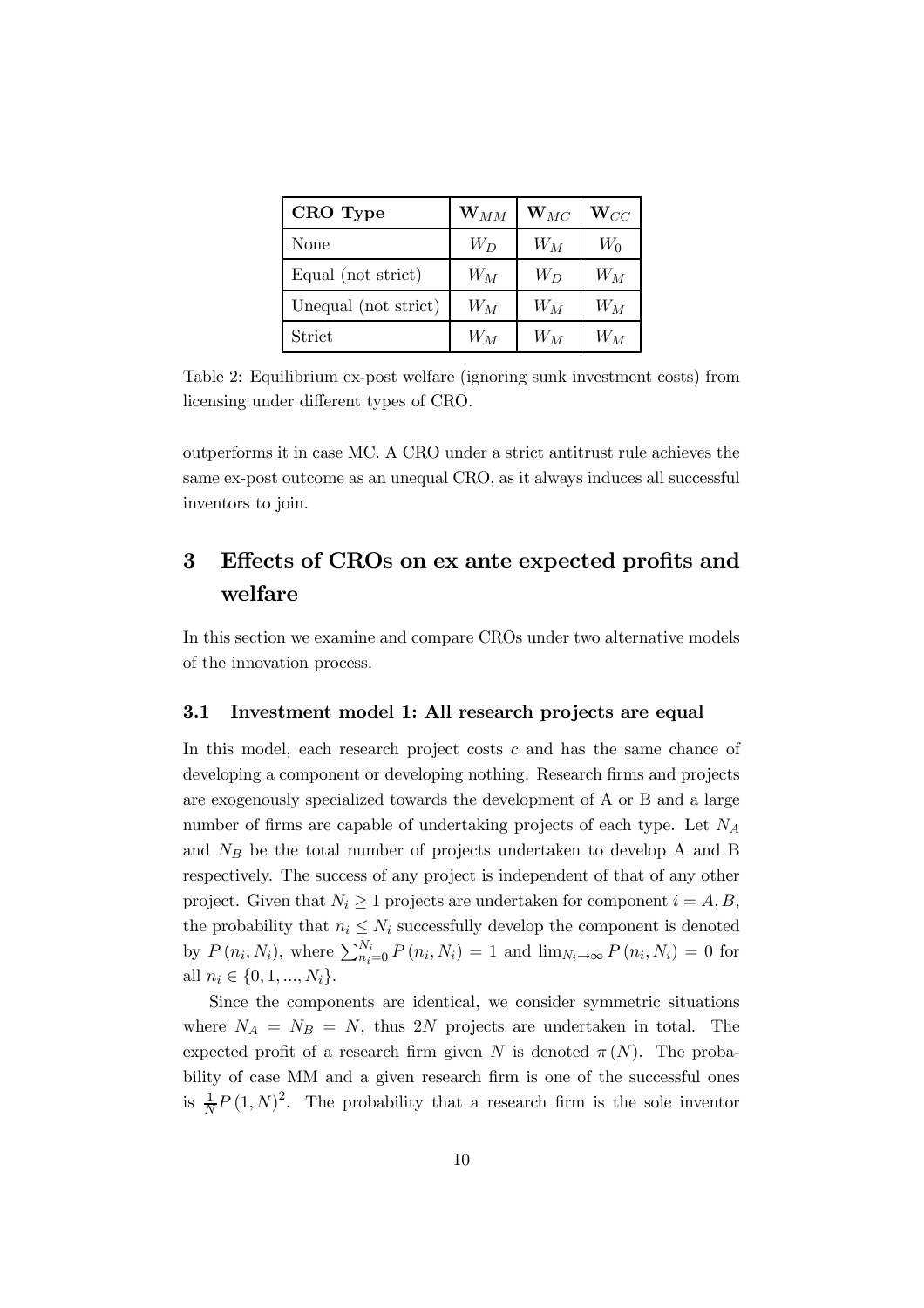of their component while the other component has  $n \geq 2$  inventors (case MC, monopoly) is  $\frac{1}{N}P(1,N)P(n,N)$ . The probability that a research firm is one of  $n \geq 2$  competitive inventors of their component in case MC is n  $\frac{n}{N}P(n,N)P(1,N)$ . The probability that a research firm is one of  $m \geq 2$ inventors of their component while the other component has  $n \geq 2$  inventors (case CC) is  $\frac{m}{N}P(m, N)P(n, N)$ . Considering all possibilities under which the three cases can occur, using the payoff definitions from Table 1, the expected ex-ante profit of a research firm is

$$
\pi(N) = \frac{1}{N} P(1, N)^2 \pi_{MM} + \frac{1}{N} P(1, N) \sum_{n=2}^{N} P(n, N) \left[ \pi_{MC}^M + n \pi_{MC}^C(n) \right] + \sum_{m=2}^{N} \sum_{n=2}^{N} \frac{m}{N} P(m, N) P(n, N) \pi_{CC}(m, n) - c.
$$
 (1)

First let us consider the effect of imposing the strict antitrust rule on the CRO. From Table 1, both the unequal CRO and a strict CRO generate total royalties of  $\pi_M$ , but the distribution of these royalties among successful inventors differs except in case MM. Let  $\pi^{UC}(N)$  and  $\pi^{SC}(N)$  denote the expected ex-ante profits of an inventor under an unequal CRO and a strict CRO respectively. Substituting the appropriate ex-post payoffs from Table 1 into (1), we obtain

$$
\pi^{UC}(N) = \frac{1}{N} \left[ \frac{1}{2} P(1, N)^2 + P(1, N) \sum_{n=2}^{N} P(n, N) \right] \pi_M
$$
  
+ 
$$
\frac{1}{N} \sum_{m=2}^{N} \sum_{n=2}^{N} \frac{m}{m+n} P(m, N) P(n, N) \pi_M - c
$$
 (2)

and

$$
\pi^{SC}(N) = \frac{1}{N} \left[ \frac{1}{2} P(1, N)^2 + P(1, N) \sum_{n=2}^{N} P(n, N) \right] \pi_M
$$

$$
+ \frac{1}{N} \sum_{m=2}^{N} \sum_{n=2}^{N} P(m, N) P(n, N) \frac{\pi_M}{2} - c. \tag{3}
$$

Note that  $\pi^{UC}(N)$  is independent of z, due to the symmetry of research projects. Comparing  $\pi^{UC}(N)$  and  $\pi^{SC}(N)$  gives the following result.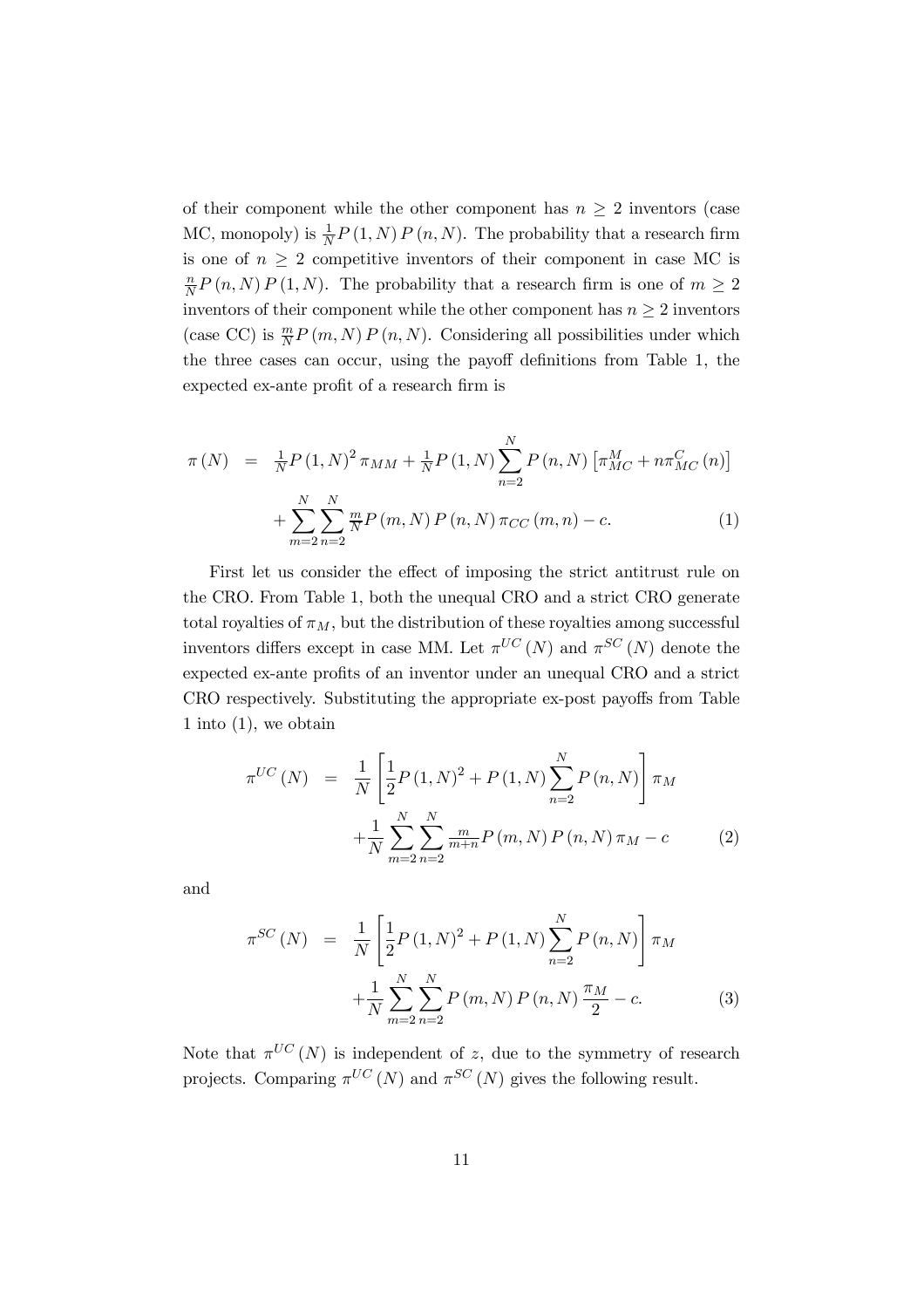**Proposition 1** Given N, expected profit of a research firm is identical under an unequal CRO with a not strict antitrust rule, and a CRO with a strict antitrust rule:  $\pi^{UC}(N) = \pi^{SC}(N)$  for all  $N \geq 1$ .

**Proof.** From (2) and (3),  $\pi^{UC}(N) = \pi^{SC}(N)$  if

$$
\sum_{m=2}^{N} \sum_{n=2}^{N} \frac{m}{m+n} P(m, N) P(n, N) = \frac{1}{2} \sum_{m=2}^{N} \sum_{n=2}^{N} P(m, N) P(n, N),
$$

which is true because given any set of numbers  $x_1, ..., x_N$ ,  $2\sum_{i=1}^N\sum_{j=1}^N\frac{i}{i+j}x_ix_j =$  $\sum_{i=1}^{N} \sum_{j=1}^{N} x_i x_j = \left[ \sum_{i=1}^{N} x_i \right]^2$ .

Proposition 1 says that, in spite of the different ex-post distributions of revenues, an unequal CRO with no antitrust restrictions generates the same expected profits to inventors as a CRO that is prohibited from jointly licensing substitutes. Equilibrium investment levels will therefore be the same under these two regimes.

Similarly, let  $\pi^{NC}(N)$  and  $\pi^{EC}(N)$  be a research firm's expected profit under no CRO and an equal CRO respectively. Recall from Table 1 that the existence of a CRO potentially involves both ex post gains and losses for research firms depending on the outcome of the innovation process. The following proposition shows that, in terms of ex ante expected profits, the gains always outweigh the losses, for any given N.

**Proposition 2** Given  $N$ , the expected profit of a research firm is highest with an unequal (or strict) CRO and lowest with no CRO, that is,  $\pi^{UC}(N) =$  $\pi^{SC}(N) \geq \pi^{EC}(N) \geq \pi^{NC}(N)$  for all  $N \geq 1$ .

**Proof.** Substituting payoffs from Table 1 into (1),  $\pi^{UC}(N) \geq \pi^{EC}(N)$ if  $P(1,N) \sum_{n=2}^{N} P(n,N) [\pi_M - 2\pi_D] \geq 0$ , which is true by Assumption 1. Similarly,  $\pi^{UC}(N) \geq \pi^{NC}(N)$  is equivalent to  $P(1,N)^2\left[\frac{1}{2}\right]$  $\frac{1}{2}\pi_M - \pi_D$  +  $\sum_{m=2}^{N} \sum_{n=2}^{N} \frac{m}{m+n} P(m,N) P(n,N) \pi_M \geq 0$ , which is also true by Assumption 1. Finally,  $\pi^{EC}(N) \geq \pi^{NC}(N)$  if  $f(N) \pi_M \geq g(N) 2\pi_D$  where

$$
g(N) = P(1, N)^{2} - 2P(1, N) \sum_{n=2}^{N} P(n, N)
$$

and

$$
f(N) = g(N) + 2 \sum_{m=2}^{N} \sum_{n=2}^{N} \frac{m}{m+n} P(m, N) P(n, N).
$$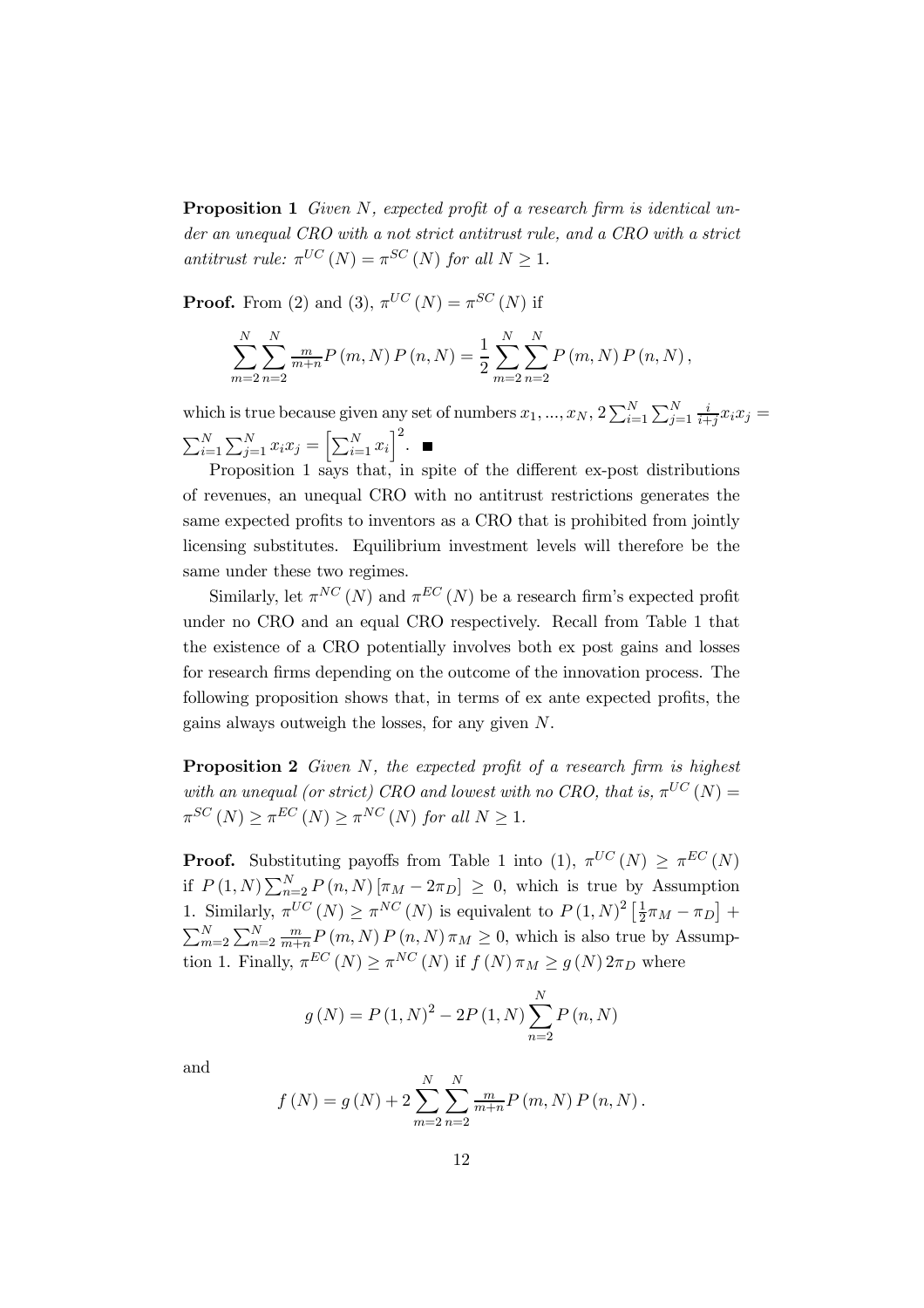Since  $\pi_M \geq 2\pi_D$  and  $f(N) \geq g(N)$ , we have  $\pi^{EC}(N) \geq \pi^{NC}(N)$  if  $f(N) \geq$ 0 for all  $N > 1$ . To show this is true, note that  $f(N) > 0$  is the same as

$$
1 - 2\sum_{n=2}^{N} R(n, N) + 2\sum_{m=2}^{N} \sum_{n=2}^{N} \frac{m}{m+n} R(m, N) R(n, N) \ge 0,
$$

with  $R(n, N) = P(n, N) / P(1, N)$ , and this last inequality can be rewritten as  $\left[\sum_{n=2}^{N} R(n,N)-1\right]^2$  $\geq 0$ , which is true.

Since research firms are competitive, the equilibrium number of projects,  $N^*$ , satisfies  $\pi(N^*) \geq 0$  and  $\pi(N^* + 1) < 0$ . Introducing any type of CRO thus generates greater incentive to invest in R&D, for a given level of perproject costs.

Using the welfare definitions from Table 2, ex-ante expected total welfare as a function of N is

$$
W(N) = P(1, N)^{2} W_{MM} + 2P(1, N) \sum_{n=2}^{N} P(n, N) W_{MC}
$$

$$
+ \sum_{m=2}^{N} \sum_{n=2}^{N} P(m, N) P(n, N) W_{CC} - 2Nc. \tag{4}
$$

Let  $W^{NC}(N)$ ,  $W^{EC}(N)$ ,  $W^{UC}(N)$  and  $W^{SC}(N)$  be the total expected welfare with no CRO, an equal CRO, an unequal CRO and a strict CRO respectively. From Table 2 it is obvious that  $W^{UC}(N) = W^{SC}(N)$  for all N. The following proposition examines the expected welfare change from introducing a CRO.

Proposition 3 Given N, expected welfare with an unequal CRO (or a strict  $CRO$ ) is always higher than that with an equal  $CRO: W^{UC}(N) = W^{SC}(N) > 0$  $W^{EC}(N)$  for all  $N \geq 1$ . In addition, expected welfare with no CRO is highest when N is sufficiently large but lowest when N is small:  $W^{UC}(N) =$  $W^{SC}(N) \geq W^{EC}(N) \geq W^{NC}(N)$  for sufficiently small N, and  $W^{NC}(N) \geq$  $W^{UC}(N) = W^{SC}(N) \geq W^{EC}(N)$  for sufficiently large N.

**Proof.** From Table 2 it is clear that  $W^{UC}(N) > W^{EC}(N)$  since  $W_M > W_D$ . From Table 2 and (4),  $W^{UC}(N) \geq W^{NC}(N)$  if

$$
P(1, N)^{2} [W_{M} - W_{D}] \geq \sum_{m=2}^{N} \sum_{n=2}^{N} P(m, N) P(n, N) [W_{0} - W_{M}].
$$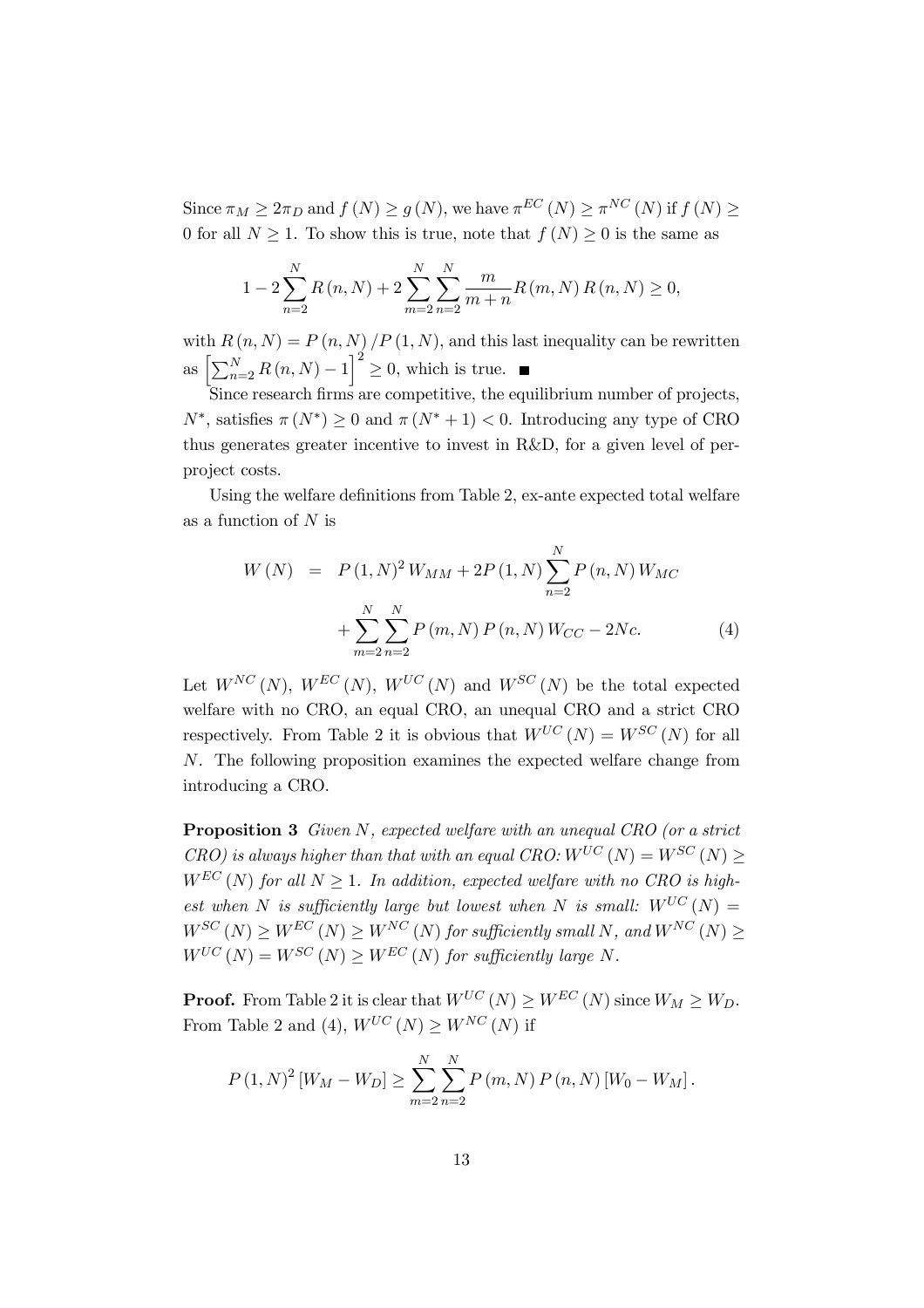Since  $\sum_{n=2}^{N} P(n, N) = 1 - P(0, N) - P(1, N)$ , this can be rewritten as

$$
\left[\frac{1 - P(0, N) - P(1, N)}{P(1, N)}\right]^2 \le \frac{W_M - W_D}{W_0 - W_M}.
$$

The right-hand side of this inequality is positive since  $W_0 \geq W_M \geq W_D$ . If  $N = 1$  the left-hand side equals zero since  $P(0, 1) + P(1, 1) = 1$ , so  $W^{UC}(1) > W^{NC}(1)$ . At higher values of N, the left-hand side eventually becomes arbitrarily large, since  $\lim_{N\to\infty} P(n,N) = 0$  for all n, thus for sufficiently large N this inequality does not hold and  $W^{UC}(N) < W^{NC}(N)$ .

Finally,  $W^{EC}(N) \geq W^{NC}(N)$  if

$$
\left[1 - 2\sum_{n=2}^{N} \frac{P(n, N)}{P(1, N)}\right] [W_M - W_D] \ge \sum_{m=2}^{N} \sum_{n=2}^{N} \frac{P(m, N)}{P(1, N)} \frac{P(n, N)}{P(1, N)} [W_0 - W_M]
$$

which can be rewritten as

$$
\frac{P(1,N)[2P(0,N) + 3P(1,N) - 2]}{[1 - P(0,N) - P(1,N)]^2} \ge \frac{W_0 - W_M}{W_M - W_D}.
$$

The right-hand side is positive while the left-hand side is arbitrarily large at  $N = 1$  and converges to zero as N increases. Thus  $W^{EC}(1) > W^{NC}(1)$ , and  $W^{EC}(N) \leq W^{NC}(N)$  for sufficiently large N.  $\blacksquare$ 

Intuitively, an unequal (or strict) CRO always generates more welfare than an equal CRO because, given that both components are invented, it guarantees that the welfare level with a single licensor,  $W_M$ , is achieved, while the equal CRO only achieves  $W_D \leq W_M$  in case MC. However, no  $CRO$  outperforms all types of  $CRO$  when  $N$  is large. This is because when N is large, the most likely outcome is case CC. In this case, with no CRO, competition among inventors drives royalties for both components to zero, and the highest possible welfare level,  $W_0$ , is achieved from licensing. Similarly, no CRO generates low welfare levels relative to any type of CRO when  $N$  is low, because then it is more likely that both components have a single licensor and thus joint licensing through a CRO achieves  $W_M$  instead of  $W_D$ .

Propositions 2 and 3 also imply that there is a potential tradeoff in terms of the equilibrium effects of a CRO on expected welfare once changes in investment are taken into account. Even if welfare increases given  $N$ , it is not guaranteed to increase once the increase in investment caused by introducing a CRO is taken into account, since R&D is costly. Without making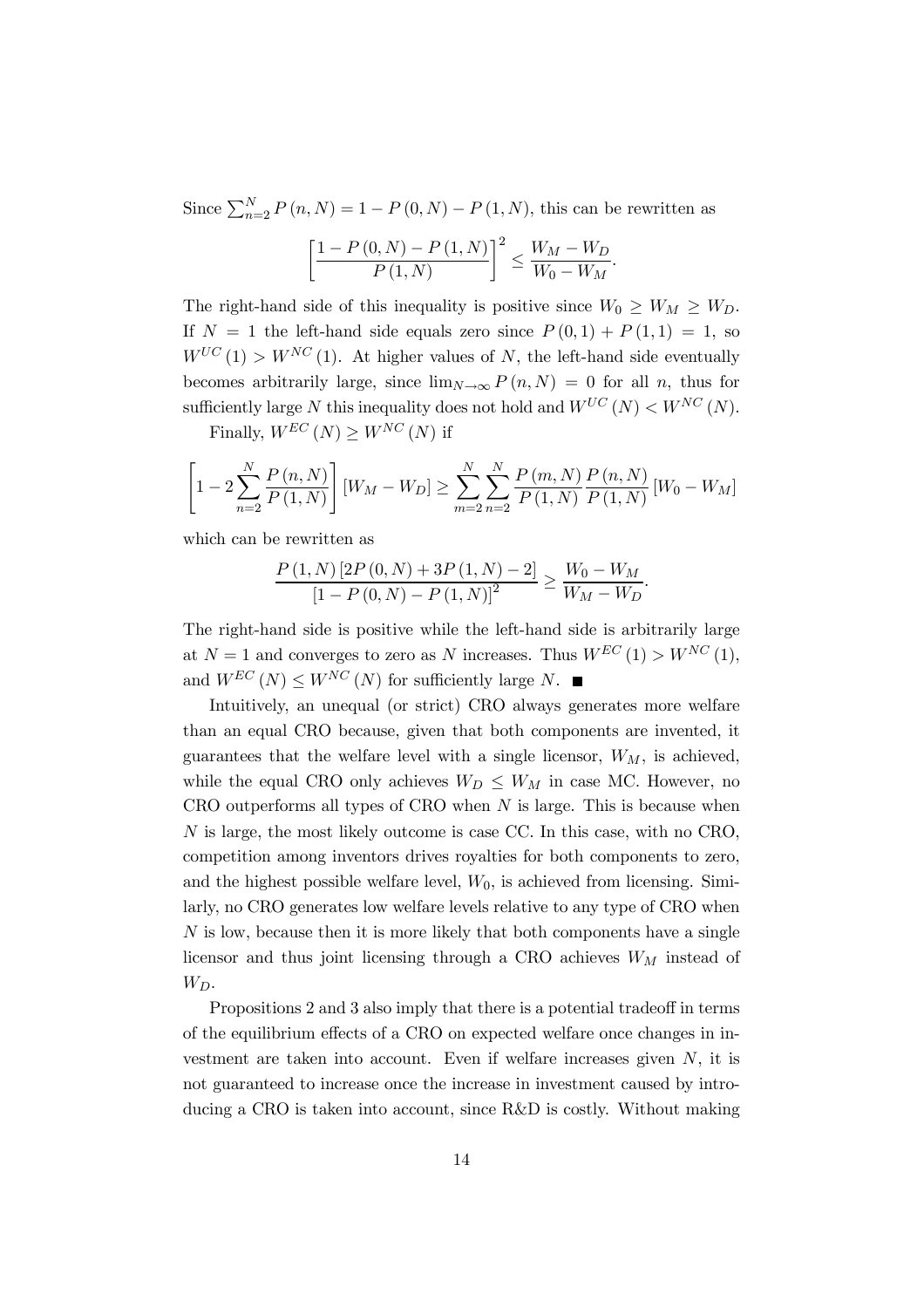additional assumptions it is impossible to solve the zero-profit condition on (1) to determine the equilibrium R&D investment. We therefore use a numerical simulation model in section 4 to examine this tradeoff further.

There may also be a conflict between the incentives of existing intellectual property owners and research firms who have not yet invested, in terms of their willingness to use and support a CRO. For example, Table 1 shows that if case MC arises, the monopoly inventor is made worse off by the existence of any type of CRO relative to when there is no CRO. Sole successful inventors of an essential component may thus be reluctant to use a CRO if it means that they have to share some royalties with competitive inventors of another component. On the other hand, Proposition 2 showed that the ex ante expected profit of a research firm in this model is always increased by the creation of a CRO. Thus innovators who have not yet invested are more likely to support the creation of the CRO, even if, ex post, there is some chance that they will be made worse off by its existence. In addition, ex ante, imposing a strict antitrust rule has no effect on innovators relative to an unequal CRO, but it increases expected profits relative to an equal CRO. Thus inventors may actually prefer that antitrust conditions are imposed on the CRO if it redistributes royalties equally, although successful inventors in case CC may be made worse off by prohibiting joint licensing.

#### 3.2 Investment model 2: Component A is unique

The above analysis showed that ex post asymmetries between research firms can be important, even though all firms are symmetric ex ante. In this version of the model we investigate the effects of asymmetry further, by imposing it at the research stage. We assume that a single research firm ('firm  $A$ ') has the unique ability to develop component A. We assume its success is deterministic, and it can develop A for certain if it invests  $c_A$ . As before, there are also competitive research firms that each can undertake one research project to try to develop B at a cost of  $c_B$ . Given that N projects are undertaken by these component B firms, the probability that  $n$  of them are successful is  $P(n, N)$ . We let  $\pi_A(N)$  denote firm A's expected profit given that it invests and given that N projects invest in B, and let  $\pi_B(N)$ denote the expected profit of an individual project aimed at developing B given that firm A invests.

Of the three licensing cases considered earlier, only MM and MC are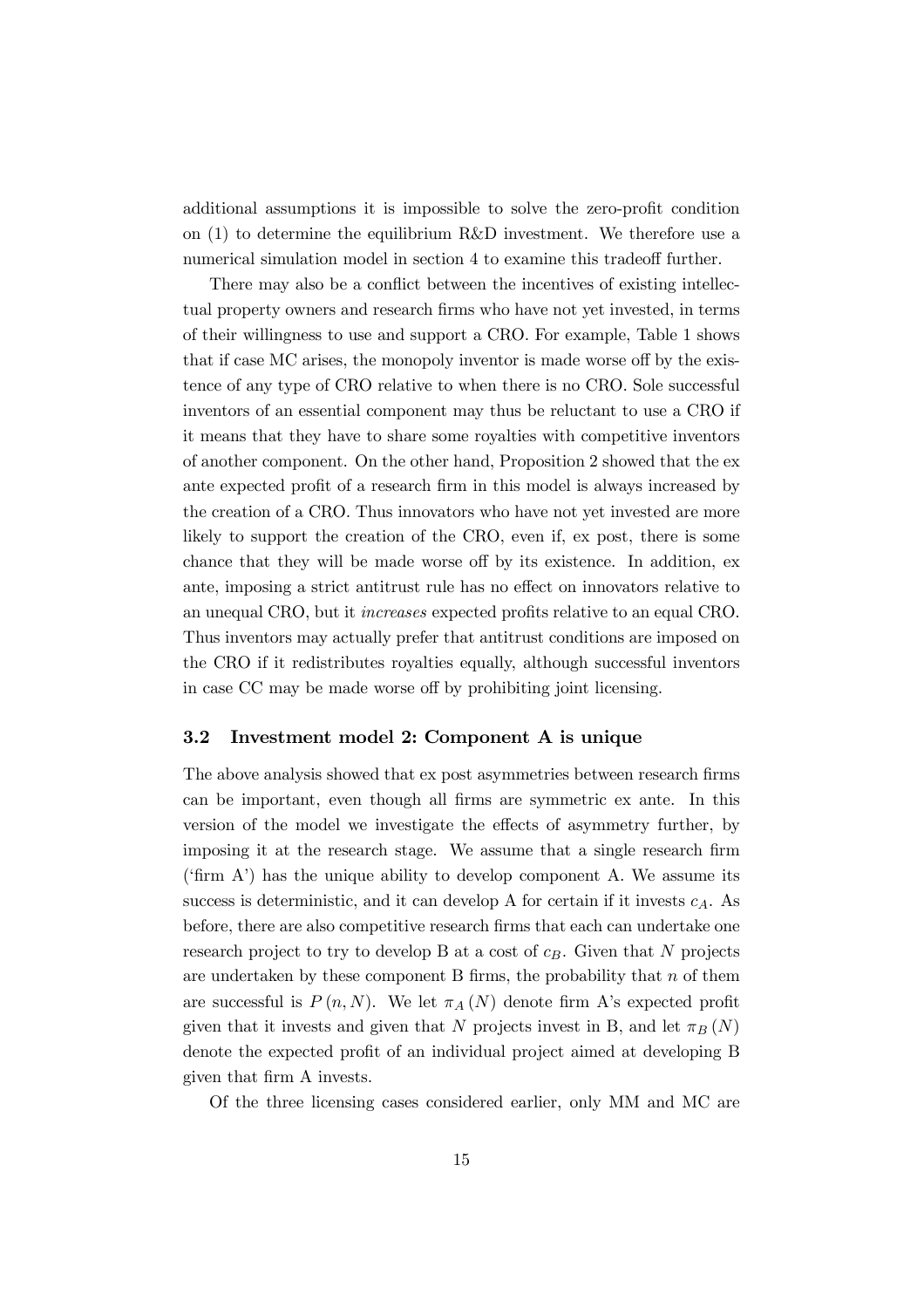possible in this model. Given that firm A invests, the probability of case MM is  $P(1, N)$  and the probability of case MC is  $P(n, N)$  for  $n > 2$ . Thus firm A's expected profit is

$$
\pi_A(N) = P(1, N) \pi_{MM} + \sum_{n=2}^{N} P(n, N) \pi_{MC}^{M} - c_A.
$$
 (5)

The following proposition compares CROs when a strict antitrust rule is not imposed, in terms of firm A's expected profits.

Proposition 4 Given N, Firm A's expected profit is always higher under an unequal CRO compared to an equal CRO when Assumption 2 holds. In addition, firm A's expected profit is highest with no CRO for relatively high values of N, but is highest with an unequal CRO for relatively low values of N. That is,  $\pi_A^{NC}(N) \geq \pi_A^{UC}(N) \geq \pi_A^{EC}(N)$  for sufficiently high N and  $\pi_A^{UC}(N) \geq \pi_A^{EC}(N) \geq \pi_A^{NC}(N)$  for sufficiently low N.

**Proof.** From Table 1 and (5),  $\pi_A^{UC}(N) \geq \pi_A^{EC}(N)$  if

$$
[1 - P(0, N) - P(1, N)] (z\pi_M - \pi_D) \ge 0
$$

which is true for all N under Assumption 2. Similarly  $\pi_A^{UC}(N) \geq \pi_A^{NC}(N)$ if

$$
\frac{P(1,N)}{1 - P(0,N) - P(1,N)} \ge \frac{2(1-z)\,\pi_M}{\pi_M - 2\pi_D}.
$$

The right-hand side of this expression is positive by assumption. The lefthand side is arbitrarily large when  $N = 1$ , so  $\pi_A^{UC}(1) \geq \pi_A^{NC}(1)$ . As N increases, the left-hand side converges to zero, since  $\lim_{N\to\infty} P(n,N) =$ 0 for all *n*, thus for sufficiently large  $N$ ,  $\pi_A^{UC}(N) < \pi_A^{NC}(N)$ . Finally,  $\pi_A^{EC} (N) \geq \pi_A^{NC} (N)$  if

$$
\frac{P(1, N)}{1 - P(0, N) - P(1, N)} \ge \frac{\pi_M - \pi_D}{\frac{1}{2}\pi_M - \pi_D}.
$$

Again the right-hand side is positive and this expression holds at  $N = 1$ , but the left-hand side converges to zero as N increases.  $\blacksquare$ 

Firm A always prefers an unequal CRO to an equal one provided that the unequal CRO sets  $z$  high enough so that it induces firm A to join ex post. In comparison to no CRO, firm A prefers a CRO exist only when N is small and the probability that component B has a single inventor is relatively large. In that case, firm A benefits from the existence of a CRO because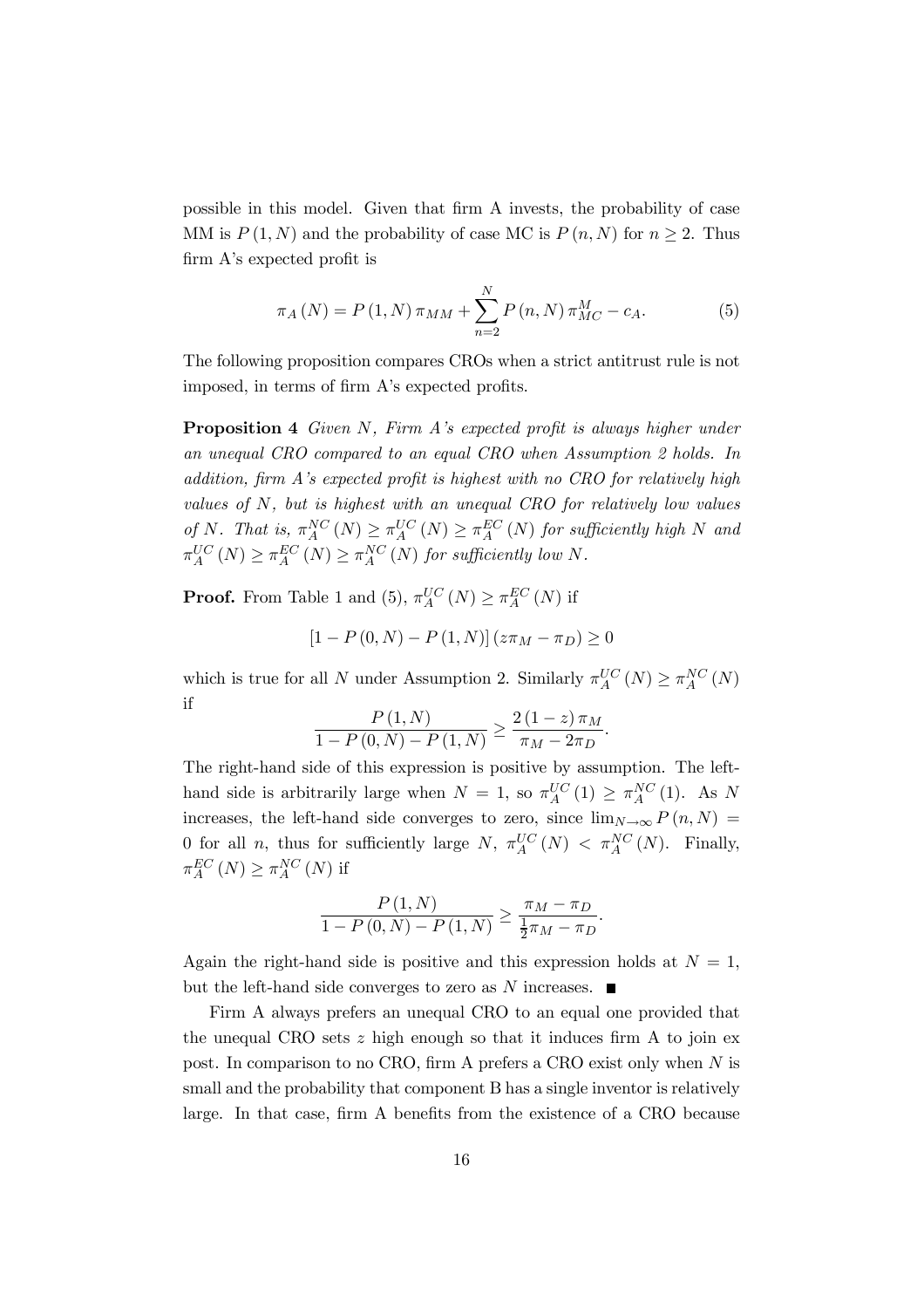joint licensing with a single inventor of B increases A's profits. However, if B has multiple inventors, competition among them drives the royalty for B to zero, and firm A is able to appropriate all of the monopoly profits from licensing when there is no CRO. If an equal CRO exists, the inventors of B will license jointly, which hurts firm A, while if an unequal CRO exists, firm A also joins, but has to share some royalties with the inventors of B. In either case, firm A is worse off compared to when no CRO exits.

In terms of the anti-trust rule, from Table 1 it is clear that firm A always prefers a CRO under a strict rule to an equal CRO without a strict rule as it prevents collusive behavior of component B firms and guarantees firm A an ex-post payoff of  $\pi_M/2$ . Comparing an unequal CRO to a CRO with a strict rule, from (5) and Table 1 it is straightforward to verify the following.

Proposition 5 Given N, firm A's expected profit under an unequal CRO exceeds that of a CRO with a strict antitrust rule when  $z \geq \frac{1}{2}$  $\frac{1}{2}$ .

Since both the unequal CRO and the strict CRO get firm A to participate, the only factor that differentiates them from firm A's point of view is the distribution rule of the unequal CRO.

The expected profit of a research firm that develops B, given that firm A invests, is

$$
\pi_B(N) = \frac{1}{N} P(1, N) \pi_{MM} + \sum_{n=2}^{N} \frac{n}{N} P(n, N) \pi_{MC}^C(n) - c_B.
$$
 (6)

The following proposition compares CROs in terms of a component B firm's expected profits, when a strict antitrust rule is not imposed.

**Proposition 6** For any given N, a research firm that invests in component B is always better off under either an equal or unequal CRO compared to no CRO. Such a firm is better off under an unequal CRO compared to an equal CRO if  $z \leq 1 - \pi_D/\pi_M$ .

**Proof.** From Table 1 and (6), it is straightforward to verify that the assumption that  $\pi_M \geq 2\pi_D$  guarantees that  $\pi_B^{EC}(N) \geq \pi_B^{NC}(N)$  and  $\pi_B^{UC}(N) \geq \pi_B^{NC}(N)$  for all  $N \geq 1$ . We also have  $\pi_B^{UC}(N) \geq \pi_B^{EC}(N)$ if

$$
\frac{1}{N} [1 - P(0, N) - P(1, N)] [(1 - z) \pi_M - \pi_D] \ge 0
$$

which is true provided that  $z \leq 1 - \pi_D/\pi_M$ .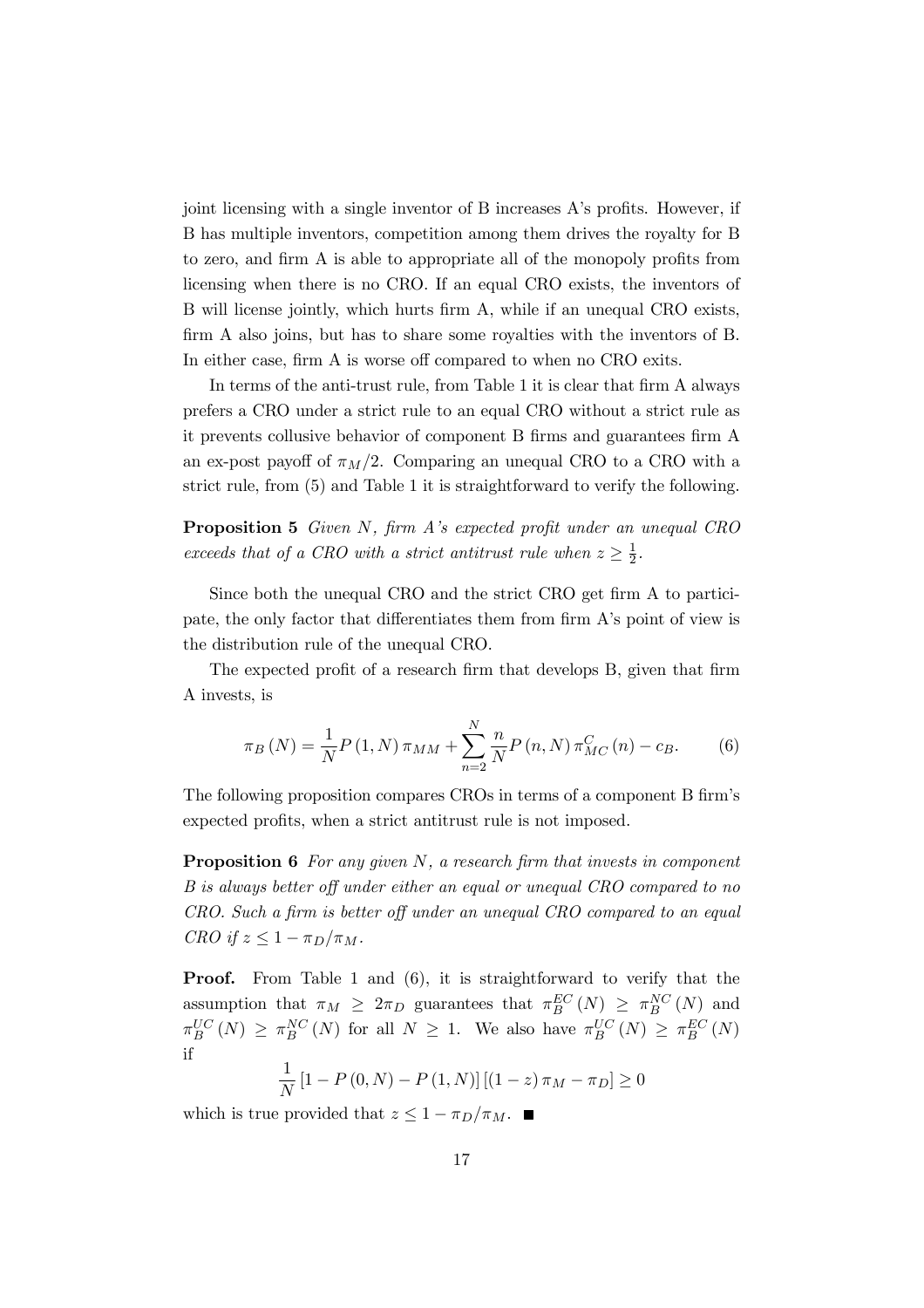Unlike firm A, having either an equal or unequal CRO (without a strict antitrust rule) never makes a component B research firm worse off because the firm always gets a strictly higher ex post payoff whatever the outcome of the random innovation process compared to when there is no CRO in this model, as shown in Table 1. Whether an unequal CRO is better than an equal CRO for these firms depends on the fraction of revenues that the unequal CRO gives to firm A. Both types of CRO give the same payoff,  $\pi_M/2$ , to a component B inventor when he is the only successful inventor of that component. When there are multiple successful inventors of B, an equal CRO does not induce firm A to join, so an inventor of B gets  $\pi_D/n$ . With an unequal CRO, firm A joins and the CRO revenues rise to  $\pi_M$ , but a fraction  $z$  is given to firm A to induce it to join. Thus component B inventors are only better off relative to an equal CRO if z is not too large. Note that there is always some range of  $z$  that both induces firm  $A$  to join an unequal CRO and makes component B inventors better off compared to an equal CRO. This requires  $z \in [\pi_D/\pi_M, 1 - \pi_D/\pi_M]$ , which is always feasible since  $\pi_D/\pi_M \leq \frac{1}{2}$  $\frac{1}{2}$ .

If a strict antitrust rule is imposed, from Table 1 it is clear that component B firms prefer a CRO with a strict rule to an equal CRO, since the strict rule guarantees the participation of firm A in the CRO and generates higher ex-post profits for component B firms even though it prevents them from licensing jointly. However, comparing an unequal CRO without a strict antitrust rule to a CRO with a strict antitrust rule, from (6) and Table 1 it is straightforward to verify:

Proposition 7 Given N, a component B firm's expected profit under an unequal CRO exceeds that of a CRO with a strict antitrust rule when  $z \leq \frac{1}{2}$  $\frac{1}{2}$ .

Comparing propositions 5 and 7, firm A and the component B firms have opposite preferences in terms of an unequal CRO without a strict antitrust rule versus a CRO with a strict antitrust rule. Both the unequal CRO and the strict CRO are able to get firm A to participate. However, if z is high under the unequal CRO, the competitive component B firms may actually prefer to be bound by a strict antitrust rule that prevents them from licensing jointly, if this gets firm A to participate in the CRO more 'cheaply' than the share that is given to firm A under the unequal CRO.

Combining Propositions 4 and 6, the existence of a CRO increases the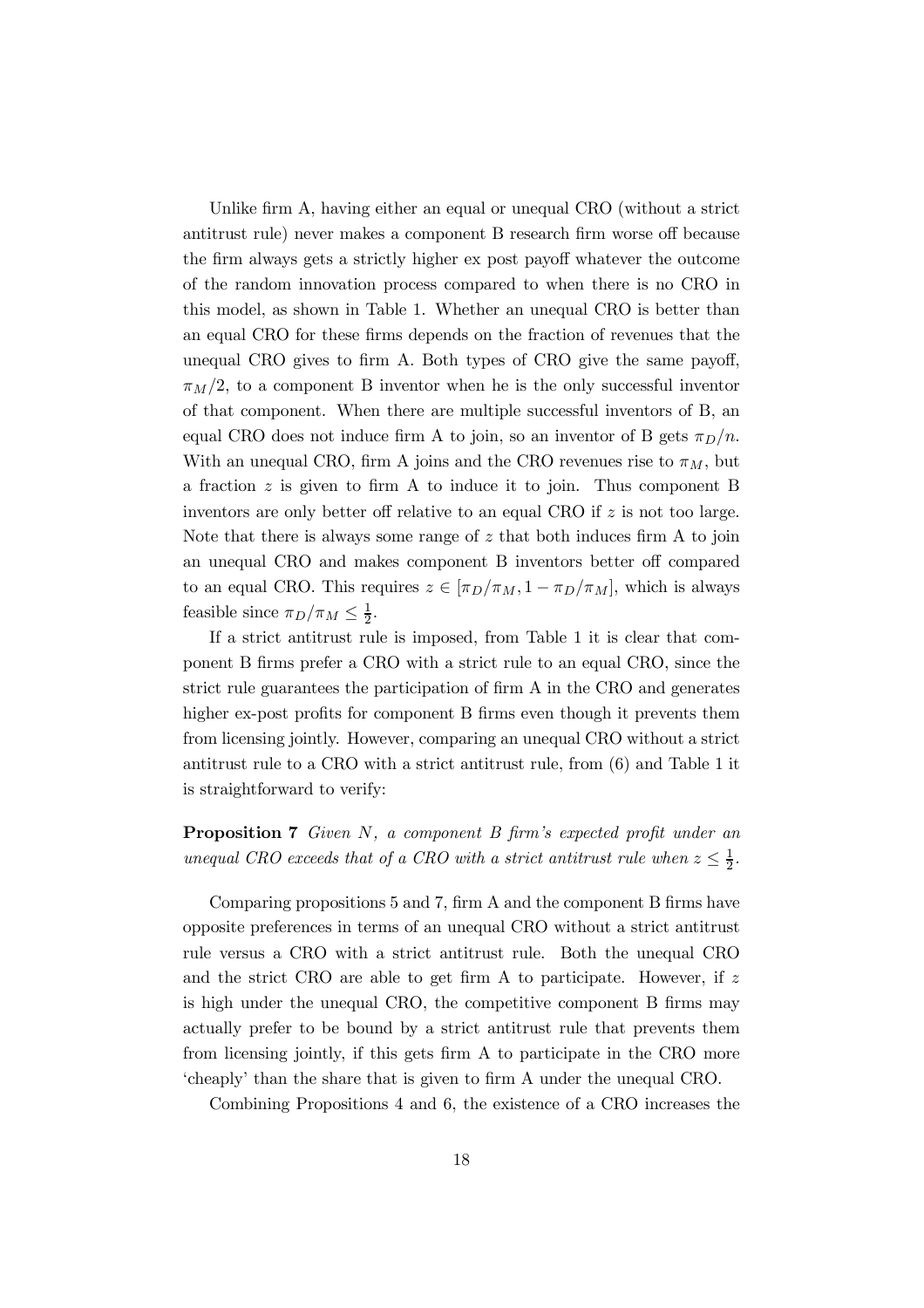incentive of component B firms to invest in R&D, but may increase or decrease firm A's incentive to invest. In addition, if the introduction of a CRO increases the level of investment by component B firms, this in turn may increase or decrease firm A's ex ante profit. Overall, introducing a CRO will increase investment in component B, but has an ambiguous effect on firm A's incentive to invest.

As in the first investment model, there may also be a conflict between existing and potential innovators. For example, if firm A has already invested, it will be opposed to a CRO if there are multiple inventors of component B even if the CRO would make firm A better off ex ante. In addition, if investment has not yet taken place, ex ante firm A may be willing to sacrifice some of its ex post profits, by supporting an equal CRO or a lower value of  $z$ , to give greater incentive to the component B firms to invest, since A cannot earn any revenues unless B is also invented. We examine these tradeoffs further numerically in the next section.

The expected welfare given that firm A invests and  $N \geq 1$  component B firms invest is

$$
W(N) = P(1, N) W_{MM} + \sum_{n=2}^{N} P(n, N) W_{MC} - c_A - Nc_B.
$$
 (7)

**Proposition 8** Given N, expected welfare is always highest with an unequal CRO or CRO with a strict antitrust rule. An equal CRO without a strict antitrust rule generates higher welfare compared to no CRO only for sufficiently low N. That is,  $W^{UC}(N) = W^{SC}(N) \geq W^{EC}(N) \geq W^{NC}(N)$  for sufficiently low N, and  $W^{UC}(N) = W^{SC}(N) > W^{NC}(N) > W^{EC}(N)$  for high N.

**Proof.** From Table 2 and (7), it is straightforward to show that  $W_M \geq W_D$ implies  $W^{UC}(N) \geq W^{EC}(N)$  and  $W^{UC}(N) \geq W^{NC}(N)$  for all  $N \geq 1$ . Since the strict and unequal CROs always give the same ex-post outcomes, we also have  $W^{UC}(N) = W^{SC}(N)$ . Finally,  $W^{EC}(N) \geq W^{NC}(N)$  if

$$
[2P(1,N) + P(0,N) - 1][W_M - W_D] \ge 0.
$$

This is true at  $N = 1$  since  $P(1, 1) + P(0, 1) = 1$  and  $W_M \geq W_D$ . However the first bracket converges to  $-1$  as N becomes large, thus  $W^{EC}(N)$  <  $W^{NC}(N)$  for sufficiently large N.  $\blacksquare$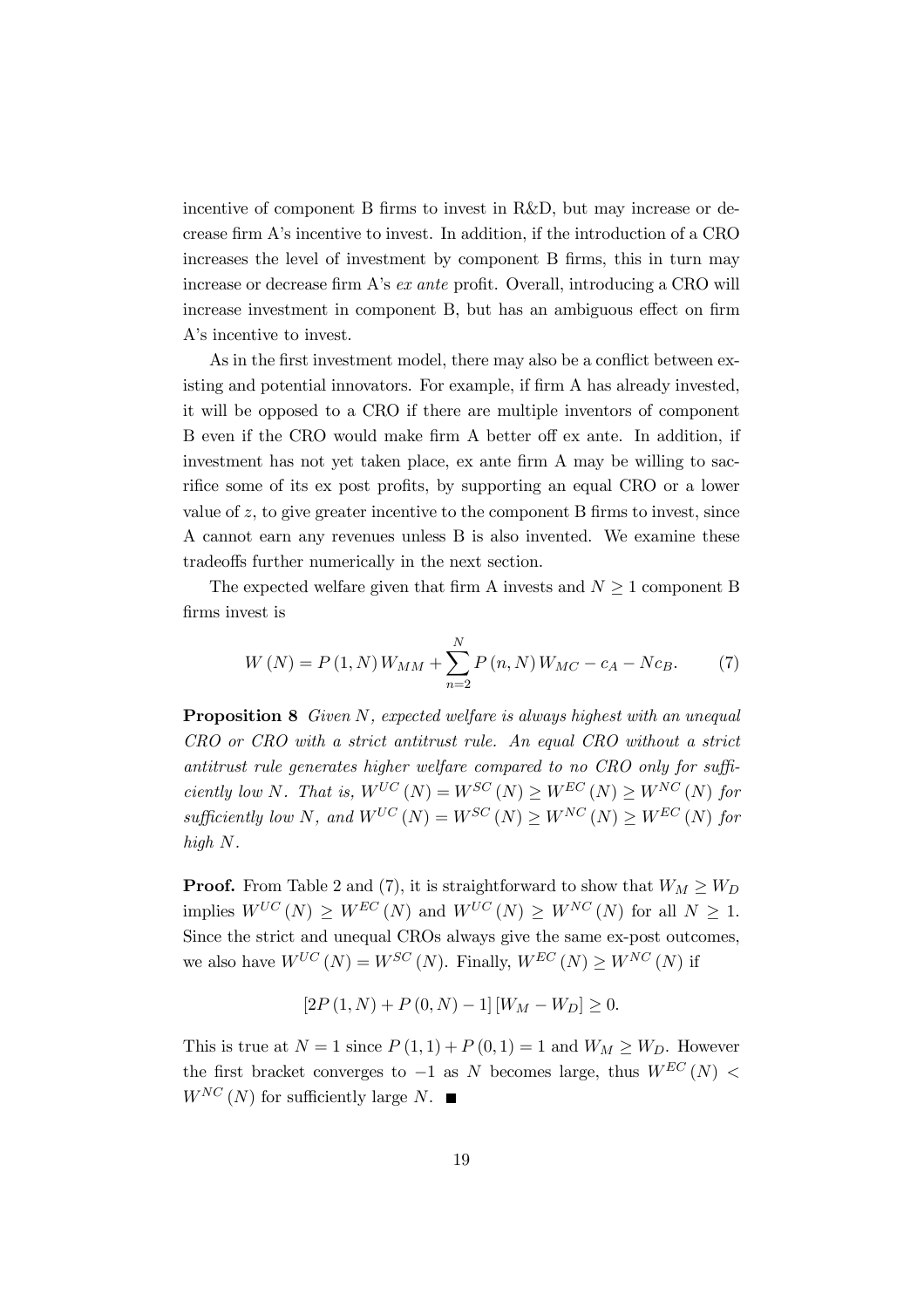In this model the unequal CRO or a CRO with a strict antitrust rule always does best in terms of expected welfare. This is because with a unique inventor for component A, a situation in which there are multiple inventors of both components never arises, and the ex post welfare level  $W_0$  is never achieved. Thus since the unequal CRO or strict CRO guarantees the welfare level  $W_M$ , it always performs better than either no CRO or an equal CRO. On the other hand, an equal CRO without a strict antitrust rule only outperforms no CRO if  $N$  is low so that the chance that component  $B$  has a single inventor is relatively high. When  $N$  is large, it is relatively likely that competition among inventors of B will drive the royalty for that component to zero, resulting in welfare level  $W_M$  with no CRO. However, an equal CRO permits substitute inventors of B to reduce competition, resulting in welfare of  $W_D$ .

Finally, as in model 1, these rankings of expected profits and welfare take the level of investment in R&D as given. While an unequal CRO or CRO with a strict antitrust rule always results in the highest expected welfare level given  $N$ , once the change in investment induced by the CRO is taken into account, the effect on welfare is unclear. The next section investigates further by simulation.

## 4 Endogenous investment: Simulation analysis

Here we use numerical simulations of our two investment models to investigate further some of the tradeoffs that were identified.<sup>2</sup> For the simulation we assume total demand for licenses from both components is linear and is given by  $Q = 100 - \rho$  where Q is the number of licenses sold and  $\rho$  is the total per-unit royalty for licensing both A and B. Under this assumption, the royalty revenues of licensor *i* setting a royalty of  $r_i$  is  $R_i = (100 - \rho) r_i$  where  $\rho = \sum r_i$ , and total welfare generated by licensing is  $W = 50 (1 - \rho) (1 + \rho)$ . When there is a single licensor,  $\rho$  is chosen to maximize  $(100 - \rho)$   $\rho$ , which gives  $\rho_M = \frac{1}{2}$  $\frac{1}{2}$ . Under duopoly, it is straightforward to show that the noncooperative equilibrium total royalty is  $\rho_D = \frac{2}{3}$  $\frac{2}{3}$ . These give the parameter values shown in Table 3. It is clear that these values satisfy Assumption 1. To satisfy Assumption 2, the unequal CRO must set  $z \in \left(\frac{4}{9}\right)$  $(\frac{4}{9}, 1)$ . We

 $2^2$ Simulations were programmed in R 2.6.0 for Windows, and source codes are available from the authors on request.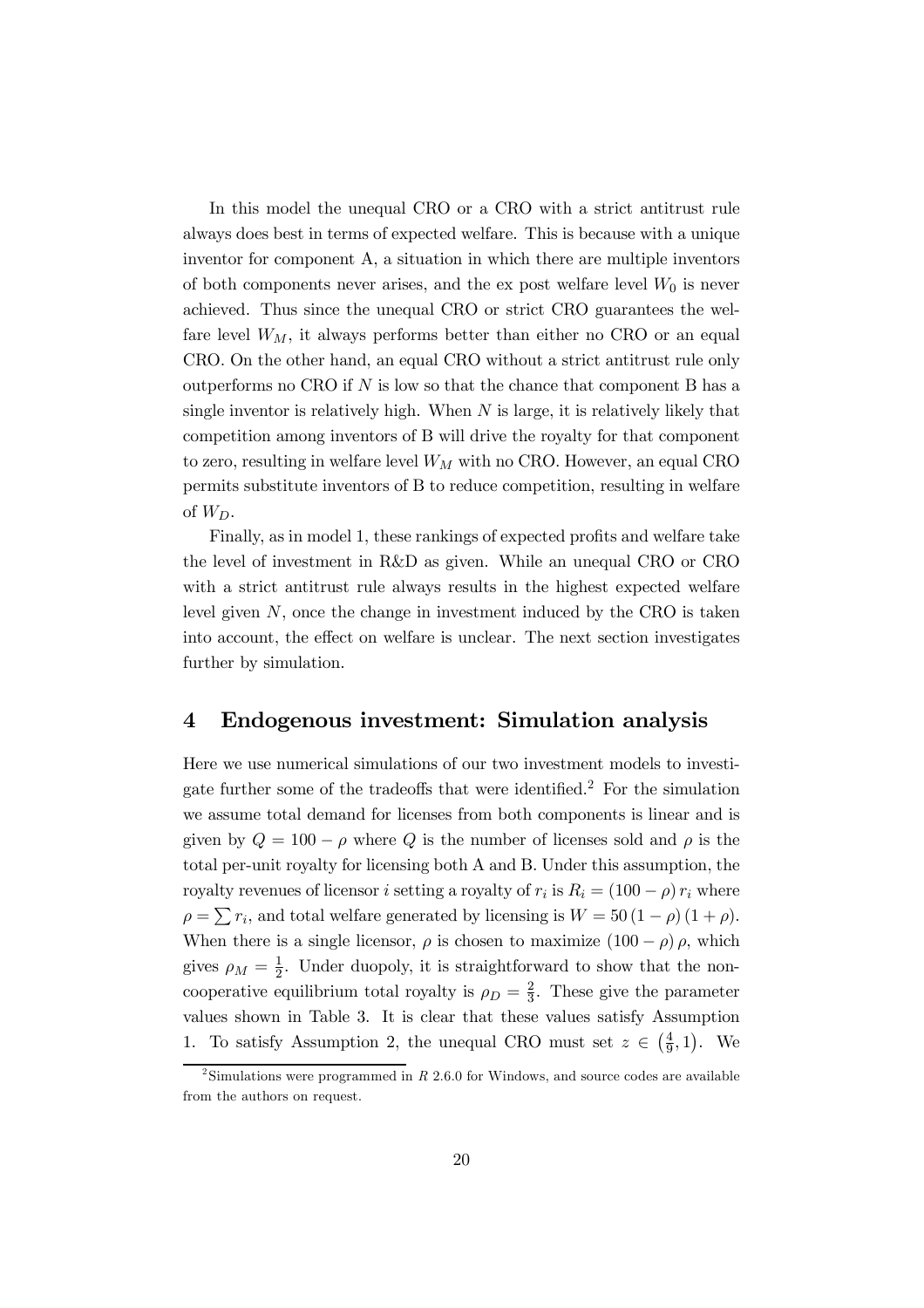| <b>Parameter</b> $\vert \pi_M \rangle$ |    | $\sqrt{\pi n}$ | $W_0$ | $W_M\,$ |     |
|----------------------------------------|----|----------------|-------|---------|-----|
| Value                                  | 25 |                |       |         | 250 |

Table 3: Simulation parameters with linear demand for licensing.

also assume that the random investment processes are binomial, with the probability of success of any given project given by  $\sigma$ , thus

$$
Pr(n, N) = \sigma^{n} (1 - \sigma)^{N-n} \frac{N!}{n! (N - n)!}.
$$

#### 4.1 Model 1 simulations

The key question from model 1 is the effect of a CRO on equilibrium investment in R&D and hence the expected equilibrium welfare level. For each pair of the parameters c and  $\sigma$ , we simulated the equilibrium investment level by repeatedly evaluating (1) under each type of CRO and numerically searching for the highest level of N at which  $\pi(N) \geq 0$  and  $\pi(N+1) < 0$ . Since the probability that any individual project is successful tends to zero as N becomes large,  $\pi(N)$  eventually approaches  $-c$  under all CRO types. Thus provided that  $\pi(N) > 0$  for some relatively low values of N, an equilibrium with investment in both components exists. Otherwise, we record the equilibrium as  $N = 0$ , representing no investment.

Recall that in model 1, ex-ante expected profits and welfare are identical under a CRO with a strict antitrust rule and an unequal CRO without a strict rule for any given N. Thus for each combination of c and  $\sigma$ , the equilibrium search was repeated assuming no CRO, an equal CRO and an unequal CRO, and the equilibrium level of investment  $N^*$  was recorded in each case.<sup>3</sup> Under each type of CRO, the welfare level at  $N^*$  was calculated by evaluating (4).

Figure 1 illustrates a single simulation of model 1, for  $c = 2.5$  and  $\sigma =$ 0.7. The left panel shows the expected profit of an individual research firm under each type of CRO as a function of  $N$ . As in Proposition 2, introducing a CRO increases expected profit for all N. In this particular case, there is very little difference in expected profit between an equal and an unequal (or strict) CRO. Under no CRO, the equilibrium investment level is  $N = 2$ ,

<sup>&</sup>lt;sup>3</sup>Note also that in model 1 with an unequal CRO, it is straightforward to show that expected profits are independent of  $z$ , by substituting the payoffs from Table 1 into  $(1)$ .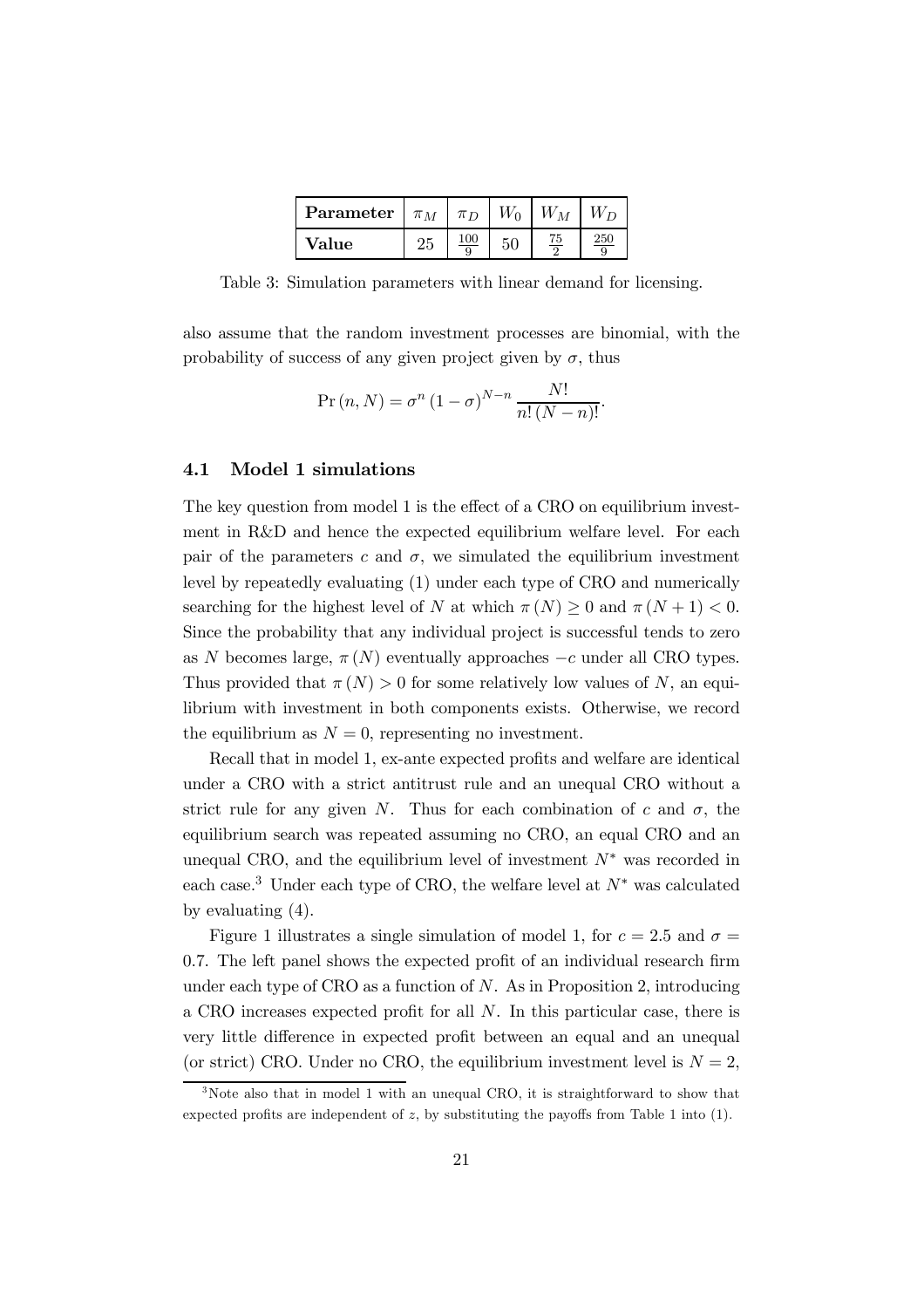

Figure 1: Illustration of a single simulation of model 1, for  $c = 2.5$  and  $\sigma = 0.7$ . The left plot shows expected profits of a research firm given that N projects are undertaken for each component, under each type of CRO. The right plot shows expected welfare as a function of  $N$ . The large dots are the equilibrium welfare levels.

while under an equal or unequal CRO it is  $N = 4$ . The right panel plots expected welfare as a function of  $N$  under each type of CRO, and the large dots show the equilibrium expected welfare levels.

In this case, the increase in equilibrium investment from  $N = 2$  to  $N = 4$ would increase expected equilibrium welfare if the CRO had no effect on ex post licensing. However, once changes in ex post royalties are taken into account, introducing any type of CRO reduces equilibrium expected welfare for these parameter values.

Table 4 shows the simulated equilibrium investment levels in model 1 for various values of  $\sigma$  and  $c$  for different types of CRO. Again reflecting Proposition 2, introducing a CRO increases the investment level, and investment under an unequal (or strict) CRO is weakly greater than that under an equal CRO. As well as increasing the investment level, the CRO can make investment profitable when it would otherwise not be, such as for  $c = 4$  and  $\sigma = 0.6$ .

Table 5 shows the equilibrium welfare levels corresponding to these investment levels. Introducing a CRO raises welfare provided that the additional investment is beneficial relative to its costs, and that any ex-post licensing inefficiencies are not too large. The CRO is obviously always beneficial in cases where there is positive investment with a CRO but no invest-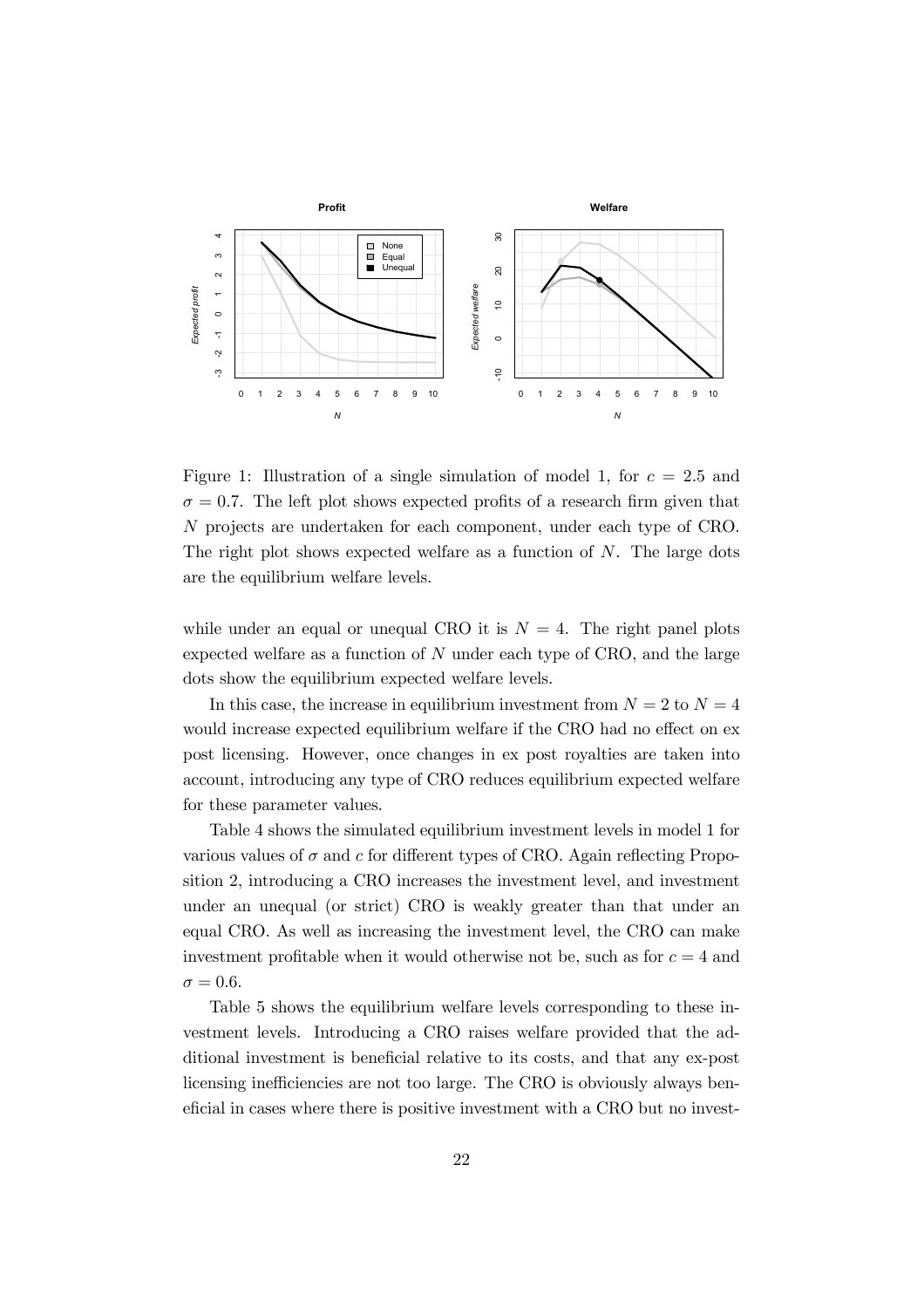|                | $\sigma$         |                  |                  |                  |                  |                  |                |                 |                |
|----------------|------------------|------------------|------------------|------------------|------------------|------------------|----------------|-----------------|----------------|
| <b>CRO</b>     | 0.1              | 0.2              | 0.3              | 0.4              | $0.5\,$          | 0.6              | 0.7            | $0.8\,$         | 0.9            |
| $c=2$          |                  |                  |                  |                  |                  |                  |                |                 |                |
| N <sub>o</sub> | $\boldsymbol{0}$ | $\overline{0}$   | $\boldsymbol{0}$ | $\overline{2}$   | 3                | $\overline{2}$   | $\overline{2}$ | $\overline{2}$  | $\overline{2}$ |
| E              | $\boldsymbol{0}$ | $\boldsymbol{0}$ | $\boldsymbol{0}$ | $\overline{5}$   | $\mathbf 5$      | 6                | 6              | $6\phantom{.}6$ | 6              |
| U/S            | $\boldsymbol{0}$ | $\boldsymbol{0}$ | $\boldsymbol{0}$ | $\bf 5$          | $\!6\!$          | $\!6\!$          | $\,6$          | $\,6$           | $\,6$          |
| $c=4$          |                  |                  |                  |                  |                  |                  |                |                 |                |
| No             | $\overline{0}$   | $\overline{0}$   | $\boldsymbol{0}$ | $\overline{0}$   | $\boldsymbol{0}$ | $\overline{0}$   | $\mathbf{1}$   | $\mathbf{1}$    | $\mathbf{1}$   |
| E              | $\boldsymbol{0}$ | $\boldsymbol{0}$ | $\boldsymbol{0}$ | $\boldsymbol{0}$ | $\boldsymbol{0}$ | $\overline{2}$   | $\overline{2}$ | 3               | 3              |
| U/S            | $\boldsymbol{0}$ | $\boldsymbol{0}$ | $\boldsymbol{0}$ | $\boldsymbol{0}$ | $\boldsymbol{0}$ | $\sqrt{2}$       | $\overline{2}$ | $\sqrt{3}$      | 3              |
| $c=6$          |                  |                  |                  |                  |                  |                  |                |                 |                |
| N <sub>o</sub> | $\boldsymbol{0}$ | $\boldsymbol{0}$ | $\boldsymbol{0}$ | $\boldsymbol{0}$ | $\boldsymbol{0}$ | $\overline{0}$   | $\overline{0}$ | $\mathbf{1}$    | $\mathbf{1}$   |
| E              | $\boldsymbol{0}$ | $\boldsymbol{0}$ | $\boldsymbol{0}$ | $\boldsymbol{0}$ | $\boldsymbol{0}$ | $\overline{0}$   | $\mathbf{1}$   | $\mathbf{1}$    | $\mathbf{1}$   |
| U/S            | $\boldsymbol{0}$ | $\boldsymbol{0}$ | $\boldsymbol{0}$ | $\boldsymbol{0}$ | $\boldsymbol{0}$ | $\boldsymbol{0}$ | $\mathbf{1}$   | $\mathbf{1}$    | $\overline{2}$ |

Table 4: Simulated equilibrium investment levels in model 1. 'No': No CRO, 'E': Equal CRO, 'U/S': Unequal or strict CRO.

ment without a CRO. In other cases, however, the CRO may reduce welfare. The results indicate that this is most likely to happen if  $c$  is low, so that a CRO induces a large increase in investment that does not bring sufficient benefits to offset the costs. A CRO is also likely to reduce welfare when  $\sigma$  is high, in which case it is likely that there are multiple competing successful inventors and the ex-post licensing inefficiencies of having a CRO are large.

#### 4.2 Model 2 simulations

Simulations of model 2 were conducted in a similar manner as for model 1. In model 2, for there to be some probability of production, firm A and at least one component B firm must both invest. Using (5) and (6) we search for the largest value of N where  $\pi_A(N) \geq 0$ ,  $\pi_B(N) \geq 0$  and  $\pi_B(N + 1) < 0$ . As in model 1, the expected profit of a component B firm converges to  $-c_B$  as N becomes large, thus an equilibrium with investment occurs if  $\pi_B (N) \geq 0$ and  $\pi_A(N) \geq 0$  for some relatively small N. As well as the parameters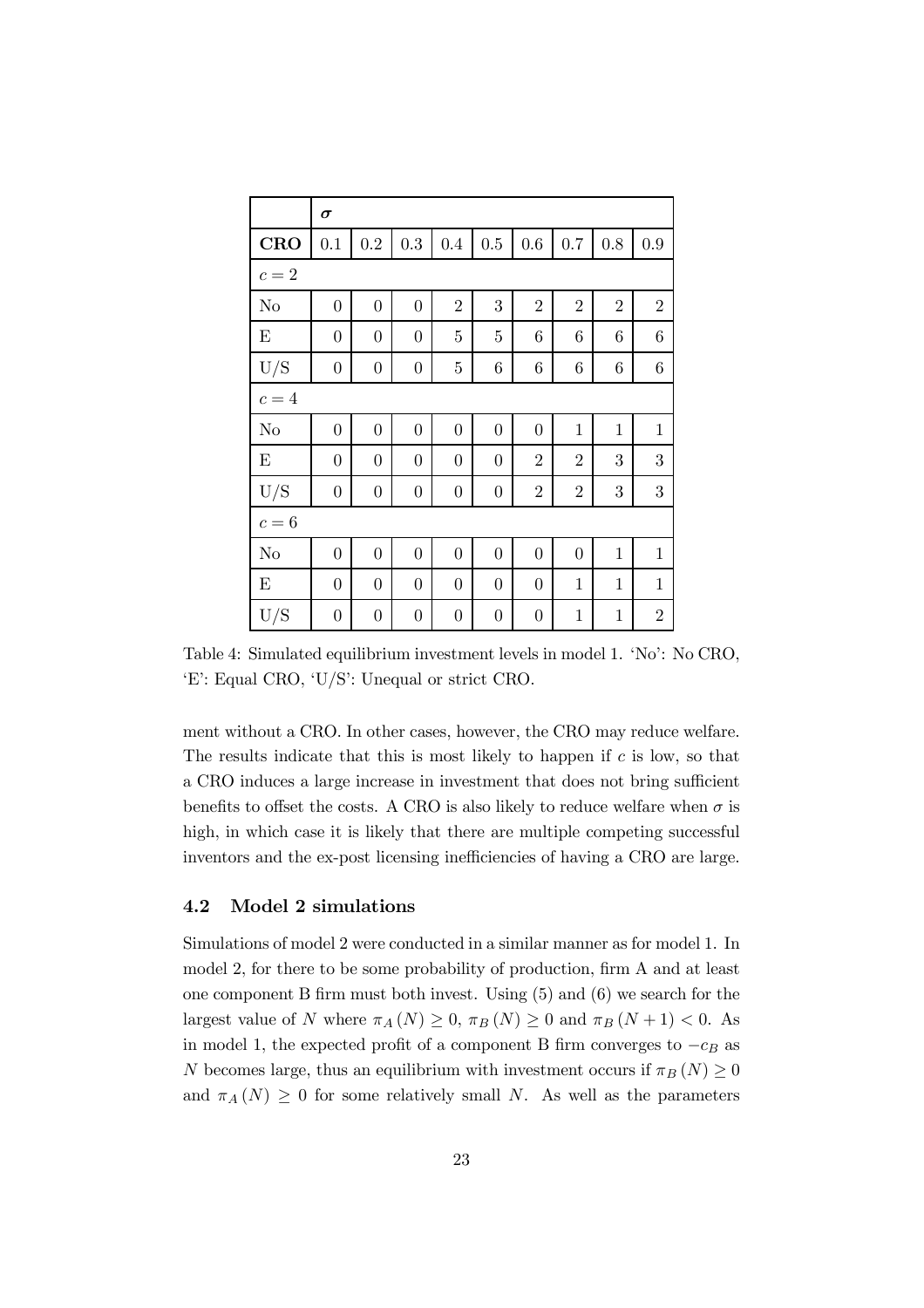|            | $\sigma$       |                  |                |                  |                  |                |                |       |       |  |
|------------|----------------|------------------|----------------|------------------|------------------|----------------|----------------|-------|-------|--|
| <b>CRO</b> | 0.1            | 0.2              | 0.3            | 0.4              | 0.5              | 0.6            | 0.7            | 0.8   | 0.9   |  |
| $c=2$      |                |                  |                |                  |                  |                |                |       |       |  |
| No         | $\overline{0}$ | $\overline{0}$   | $\overline{0}$ | 5.44             | 18.47            | 17.84          | 24.34          | 30.68 | 36.64 |  |
| Ε          | $\overline{0}$ | $\overline{0}$   | $\overline{0}$ | 8.55             | 12.72            | 12.51          | 13.25          | 13.47 | 13.50 |  |
| U/S        | $\overline{0}$ | $\overline{0}$   | $\overline{0}$ | 11.89            | 12.34            | 13.19          | 13.45          | 13.50 | 13.50 |  |
| $c=4\,$    |                |                  |                |                  |                  |                |                |       |       |  |
| No         | $\overline{0}$ | $\overline{0}$   | $\overline{0}$ | $\overline{0}$   | $\overline{0}$   | $\overline{0}$ | 5.61           | 9.78  | 14.50 |  |
| Ε          | $\overline{0}$ | $\overline{0}$   | $\overline{0}$ | $\overline{0}$   | $\overline{0}$   | 7.10           | 11.05          | 11.23 | 12.91 |  |
| U/S        | $\overline{0}$ | $\boldsymbol{0}$ | $\overline{0}$ | $\boldsymbol{0}$ | $\boldsymbol{0}$ | 10.46          | 15.05          | 12.90 | 13.43 |  |
| $c=6$      |                |                  |                |                  |                  |                |                |       |       |  |
| No         | $\overline{0}$ | $\overline{0}$   | $\overline{0}$ | $\overline{0}$   | $\overline{0}$   | $\overline{0}$ | $\overline{0}$ | 5.78  | 10.50 |  |
| E          | $\overline{0}$ | $\overline{0}$   | $\overline{0}$ | $\overline{0}$   | $\overline{0}$   | $\overline{0}$ | 6.38           | 12.00 | 18.38 |  |
| U/S        | $\overline{0}$ | $\overline{0}$   | $\overline{0}$ | $\overline{0}$   | $\overline{0}$   | $\overline{0}$ | 6.38           | 12.00 | 12.75 |  |

Table 5: Simulated equilibrium welfare levels in model 1. 'No': No CRO, 'E': Equal CRO, 'U/S': Unequal or strict CRO.

from Table 3, the other parameters in model 2 are  $c_A$ ,  $c_B$ ,  $\sigma$  and z. For the simulations we fix  $c_A$  and allow  $c_B$  to vary. Unlike in model 1, the asymmetry between the component A and B research firms means that z has an effect on the expected profits of all research firms under an unequal CRO.

Figure 2 illustrates a single simulation of model 2, for some particular parameter values. The equilibria are  $N^* = 3, 8, 5$  and 9 with no CRO, an equal CRO, an unequal CRO and a CRO with a strict antitrust rule respectively. In this illustration,  $z > 1 - \pi_D/\pi_M$  and  $z > \frac{1}{2}$ , so this ordering of investment levels reflects Propositions 6 and 7. In all of these four cases, the expected profit of firm A at  $N^*$  is positive, so it invests. For these parameter values, expected equilibrium welfare is highest with an unequal CRO. However, an equal CRO or a strict CRO would reduce expected welfare compared to no CRO as they stimulate too much investment in component B.

As noted above, the value of z under an unequal CRO is not neutral in this model, in contrast with model 1 where the research firms are symmetric.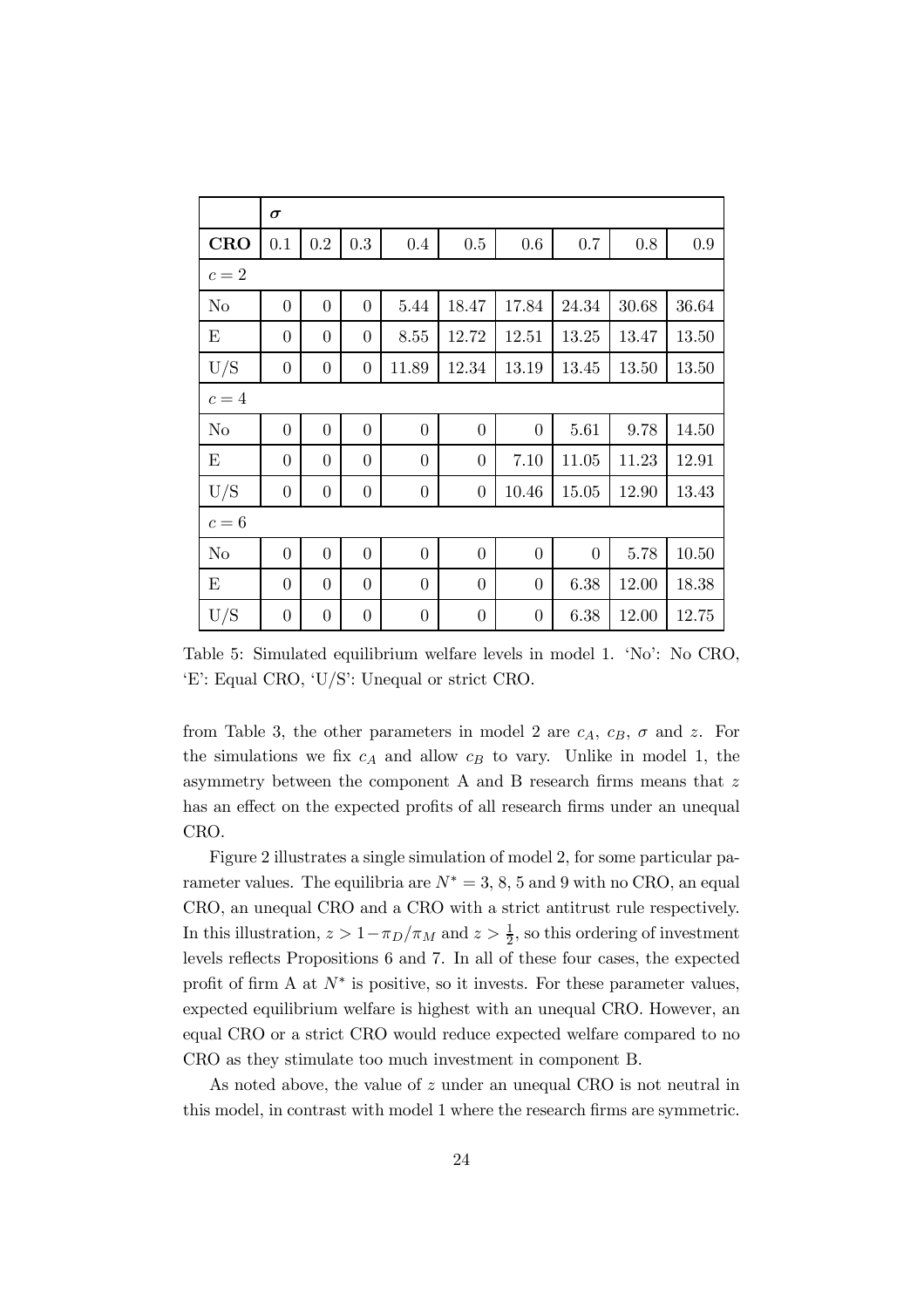

Figure 2: Illustration of a single simulation of model 2, for  $c_A = 8$ ,  $c_B = 1.3$ ,  $\sigma = 0.5$  and  $z = 0.75$ . The left plot shows expected profits of firm A. The middle plot shows the expected profit of a component B research firm. The right plot shows expected welfare as a function of  $N$  and the large dots are the equilibrium welfare levels. Note that the expected welfare curves for an unequal CRO and a strict CRO are identical, but the equilibrium welfare levels are different.

Given any  $N \geq 2$ , a higher value of z increases the expected profit of firm A and reduces the expected profit of a component B research firm. Figure 3 illustrates this tradeoff by showing firm A's expected profit and expected equilibrium welfare as functions of  $z$ , taking account of the equilibrium investment in component B, for some specific values of  $c_A$ ,  $c_B$  and  $\sigma$ . The discrete steps observed in the results correspond to different discrete levels of equilibrium investment in component B.

When the probability of success for component B firms  $(\sigma)$  is low, Figure 3 shows that expected profits and welfare generally decline as z increases. With low  $\sigma$ , equilibrium investment in component B is low, while equilibrium welfare is increasing in  $N$  provided that  $c_B$  is not too large, since additional investment raises the probability that component B is invented. In this case, increasing z reduces investment in component B and reduces expected welfare. Reduced investment in component B also negatively affects firm A in this case as it can only earn profits if component B is also invented. Thus when  $\sigma$  is low, ex ante firm A prefers a low value of z as this stimulates investment in component B, even though it may reduce firm A's ex post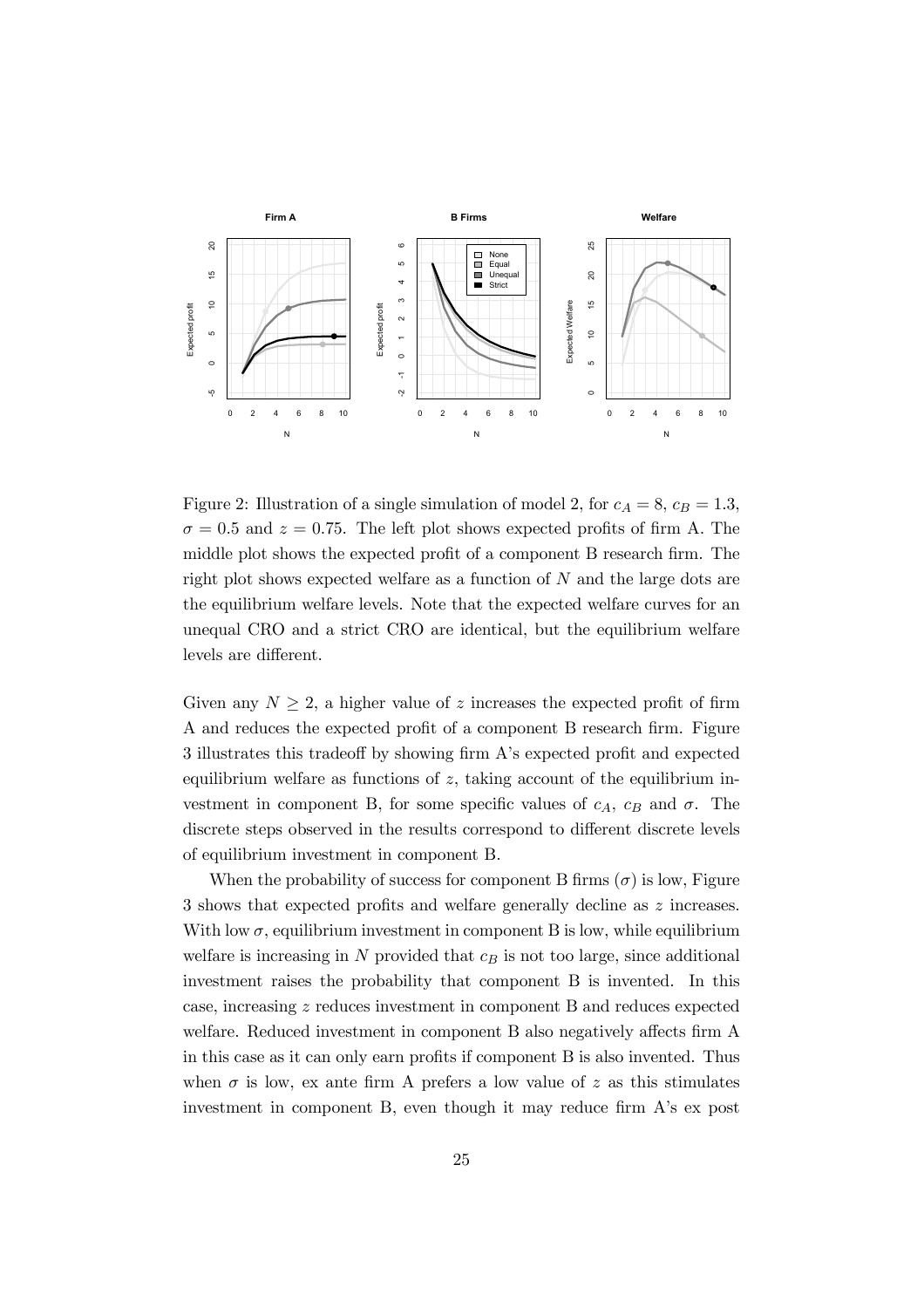

Figure 3: Firm A's expected equilibrium profit and expected equilibrium welfare under an unequal CRO as a function of z, for  $c_A = 5$  and  $c_B = 3$ .

licensing profits.

At higher values of  $\sigma$ , Figure 3 shows that equilibrium expected profits of firm A and welfare may be increasing and then decreasing in z. Again increasing z reduces investment in component B under an unequal CRO. However, this may increase welfare if  $\sigma$  is sufficiently high, since the cost savings from reduced investment can outweigh the reduced probability that component B is invented. Indeed, if  $\sigma$  is very high then expected welfare and firm A's expected profit maximized by setting  $z = 1$ . In such a situation, investment in B is low since research only get a return if they are the sole successful inventor, but the high probability of success means that this does not have a large adverse effect on firm A's expected profits or expected welfare.

Table 6 shows the simulated equilibrium investment levels of component B firms in model 2 for different values of  $\sigma$  and c, under different types of CRO. As in model 1, introducing a CRO increases equilibrium investment levels. Higher values of z under the unequal CRO discourage investment by component B firms, while a CRO under a strict antitrust rule promotes relatively high levels of investment even though it prevents component B firms from licensing together.

Table 7 shows the simulated equilibrium welfare levels corresponding to the investment levels from Table 6. As in model 1, introducing a CRO may or may not be welfare-enhancing. However, a CRO is welfare-reducing in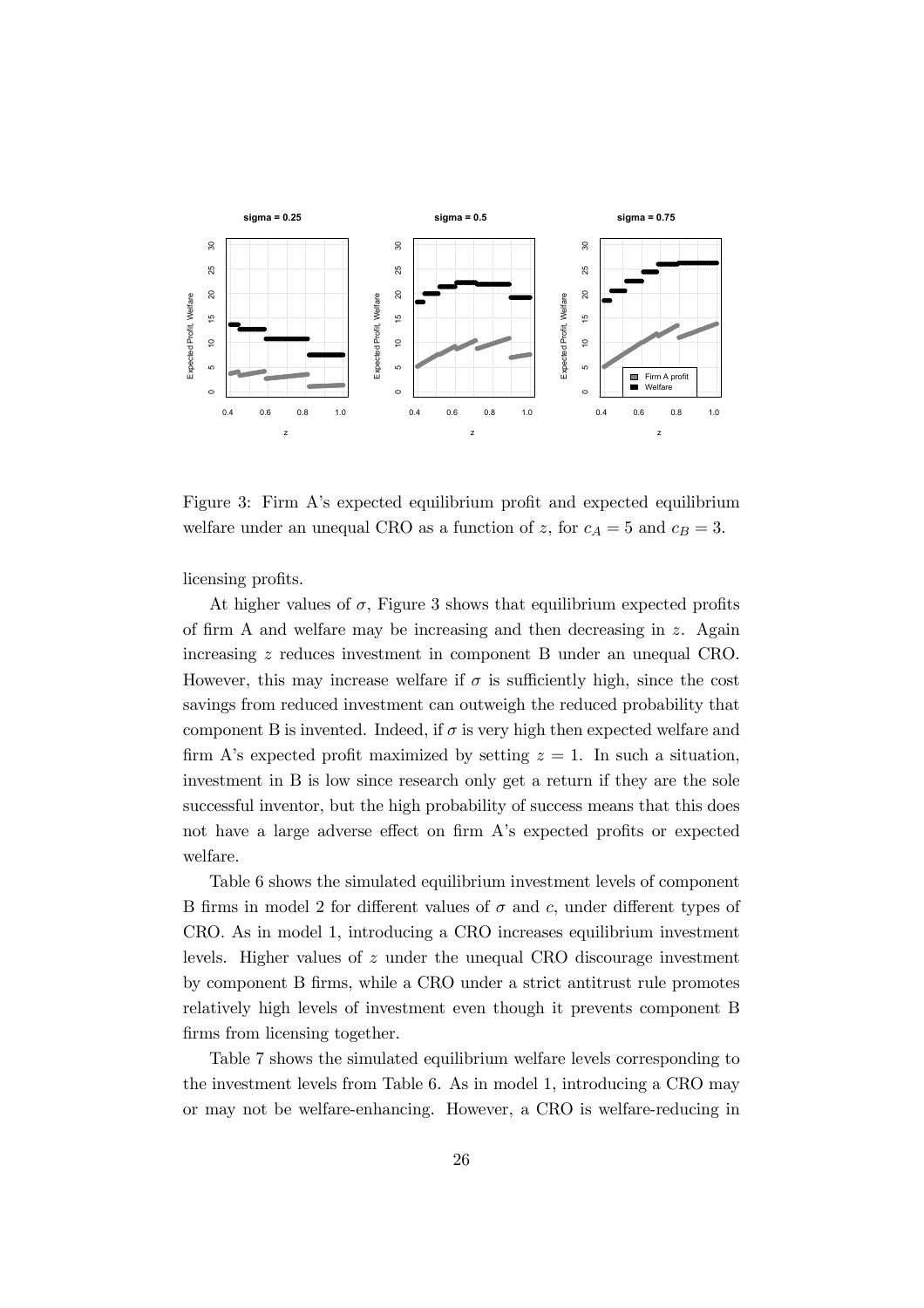relatively fewer parameter cases under this model. The biggest welfare gains occur when the cost of  $R\&D$  is high or the probability of innovation success is low. Reflecting Figure 3, welfare performance depends on the value of z under an unequal CRO, and higher z can improve welfare relative to an equal CRO or a strict CRO if the latter two types of CRO lead to excessive investment by component B firms. In addition, an equal CRO performs relatively poorly compared to the other types of CRO. If the value of z can be specifically tailored to industry conditions, an unequal CRO generally has the best performance. Otherwise, a CRO with a strict antitrust rule generally performs better than an equal CRO without requiring detailed knowledge of the underlying parameters.

## 5 Conclusion

Our analysis has shown that CROs can have both positive and negative effects on ex ante and ex post profits and welfare from licensing innovations. Taking a long-run perspective, the ex ante effects are arguably the most important. In this case we showed that CROs typically increase expected profits from licensing. An exception is when there is a unique potential inventor for one component (our model 2), in which case a CRO may reduce that inventor's expected profits when investment in the other component is relatively high. Aside from this case, CROs generally increase incentives to invest in R&D. However, as we showed, this increase in investment does not always increase ex ante expected welfare, if the benefits in terms of the increased probability that all necessary components are developed does not outweigh the additional cost of the R&D investment and any anticompetitive ex post effects of the CRO.

The possibility that a CRO reduces welfare is particularly acute in the case where royalties are distributed equally among members. If a CRO does not have the ability to differentiate royalty payments to inventors whose innovations have no substitutes versus payments to those who do have competitive substitutes, the CRO increases expected profits from R&D but is likely to reduce expected welfare. Therefore, we reach the policy conclusion that CROs should be given flexibility in their royalty distribution scheme, and the royalty distribution should favor inventors of unique components. Our analysis also showed that the optimal asymmetry of royalty payments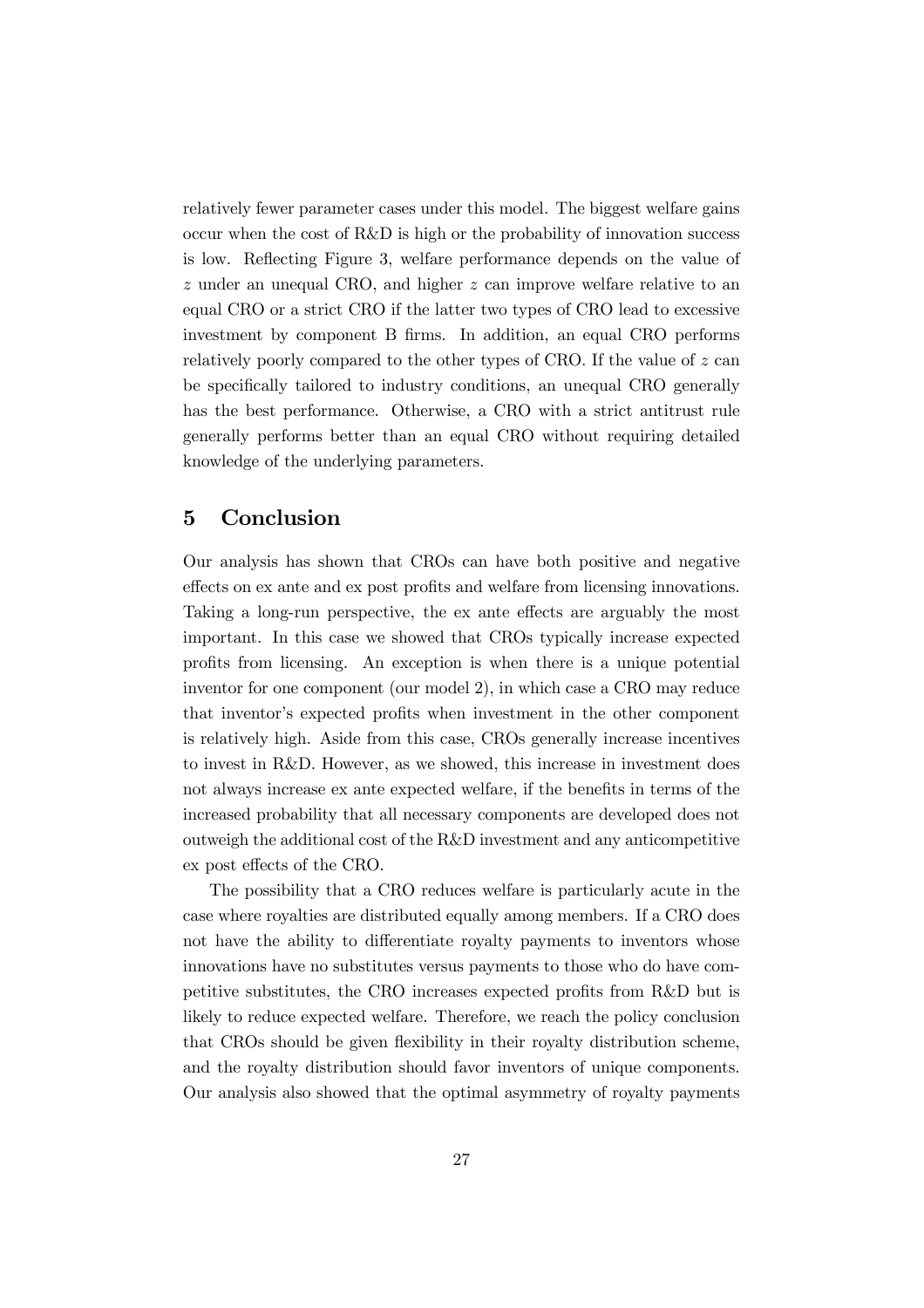by a CRO varies depending on parameters such as the costs of R&D and the probability of success. If a CRO spans multiple industries, for example, it may therefore be appropriate for it to use different royalty distribution arrangements in different cases, depending on industry characteristics. Alternatively, imposing a strict antitrust rule banning joint licensing of substitutes results in welfare performance as good (in model 1) or almost as good (in model 2) as an unequal CRO, without requiring specific knowledge of the underlying parameters.

Finally, our analysis highlighted some potential conflicts among different types of inventors in terms of their support for a CRO. CROs are most likely to be supported by successful inventors of competitive innovations. However, their support should be viewed with some scepticism, as it is essentially a collusive device for them. On the other hand, symmetric inventors who have not yet invested and who all have an equal chance of being successful are also likely to support a CRO, and this may enhance both profits and welfare if it does not induce excessive investment. Opposition to a CRO is likely to come from successful inventors of a component that does not have any substitutes, or inventors who have not yet invested but have the unique ability to develop a crucial component. In either case, an unequal royalty distribution scheme or antitrust rules are necessary to earn their support.

## References

- [1] Aoki, R. & S. Nagaoka (2005). Coalition formation for a consortium standard through a standard body and a patent pool: Theory and evidence from MPEG2, DVD and 3G. Institute of Innovation Research, Hitotsubashi University, Working Paper  $WP\#05-01$ .
- [2] Aoki, R. & A. Schiff (2008). Promoting access to intellectual property: Patent pools, copyright collectives and clearinghouses.  $R\&D$  Management, forthcoming.
- [3] Buchanan, J. & Y. Yoon (2000). Symmetric tragedies: Commons and anticommons. Journal of Law and Economics, 43: 1-13.
- [4] Gilbert, R. & M. Katz (2007). Efficient division of profits from complementary innovations. Competition Policy Center Working Paper CPC07-076.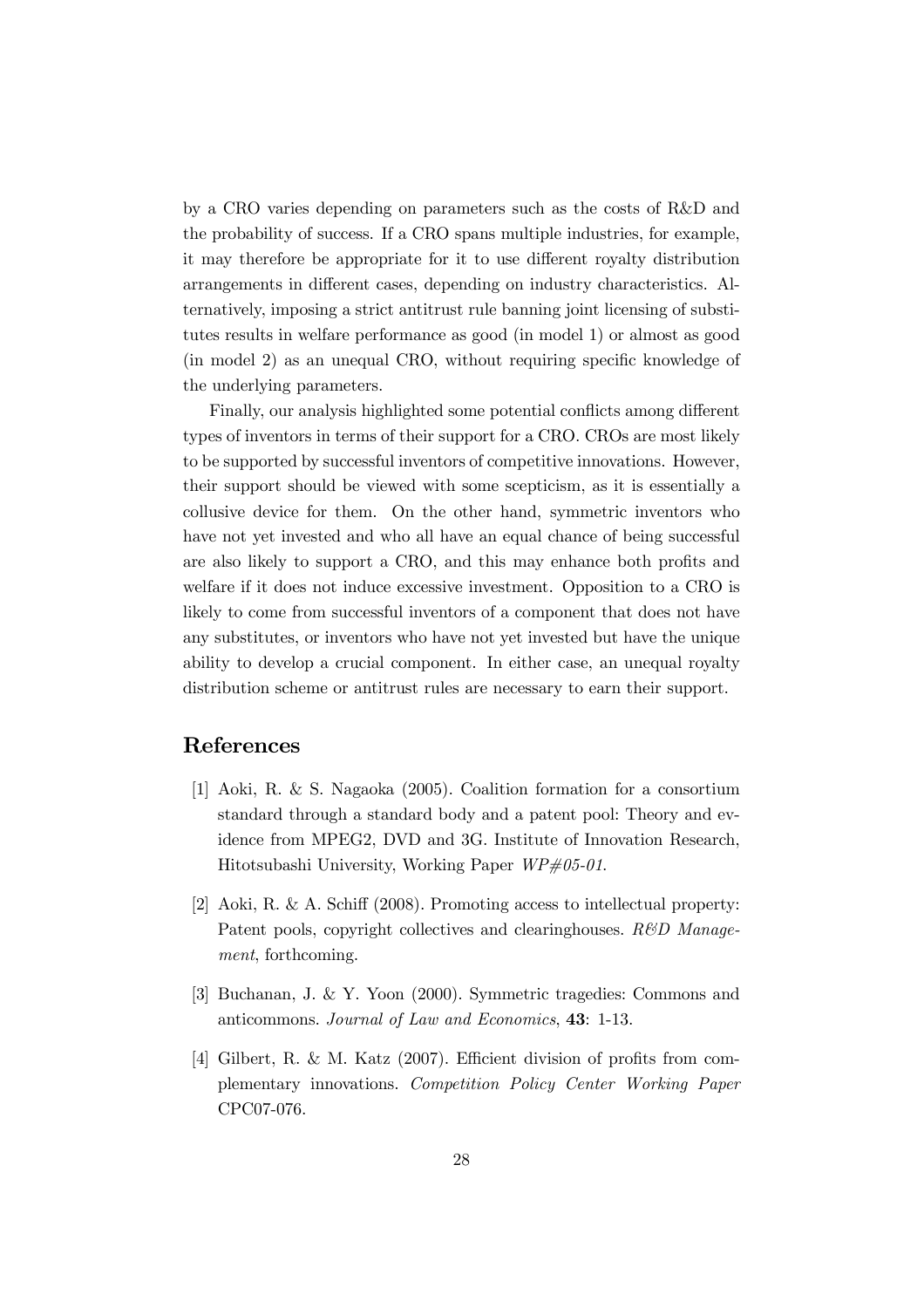- [5] Heller, M. & R. Eisenberg (1998). Can patents deter innovation? The anticommons in biomedical research. Science, 280: 698-701.
- [6] Hoppe, H. & E. Ozdenoren (2005). Intermediation in innovation. International Journal of Industrial Organization, 23: 483-503.
- [7] Layne-Farrar, A. & J. Lerner (2008). To join or not to join: Examining patent pool participation and rent sharing rules. Mimeo, available at http://ssrn.com/abstract=945189.
- [8] Lerner, J., M. Strojwas & J. Tirole (2007). The design of patent pools: The determinants of licensing rules. RAND Journal of Economics, 38: 610-626.
- [9] Lerner, J. & J. Tirole (2004). Efficient patent pools. The American Economic Review, 94: 691-711.
- [10] OECD (2002). Genetic Inventions, Intellectual Property Rights and Licensing Practices: Evidence and Policies. Downloaded from www.oecd.org/dataoecd/42/21/2491084.pdf.
- [11] Shapiro, C. (2001). Navigating the patent thicket: Cross licenses, patent pools and standard setting. In Jaffe, E., Lerner, J. & Stern, S., eds, Innovation Policy and the Economy, Volume I. MIT Press: Cambridge.
- [12] Van Overwalle, G., E. van Zimmeren, B. Verbeure, G. Matthijs (2006). Models for facilitating access to patents on genetic innovations. Nature Reviews Genetics, 7: 143-154.
- [13] van Zimmeren, E., B. Verbeure, G. Matthijs & G. Van Overwalle (2006). A clearing house for diagnostic testing: The solution to ensure access to and use of patented genetic innovations? Bulletin of the World Health Organization, 84: 352-359.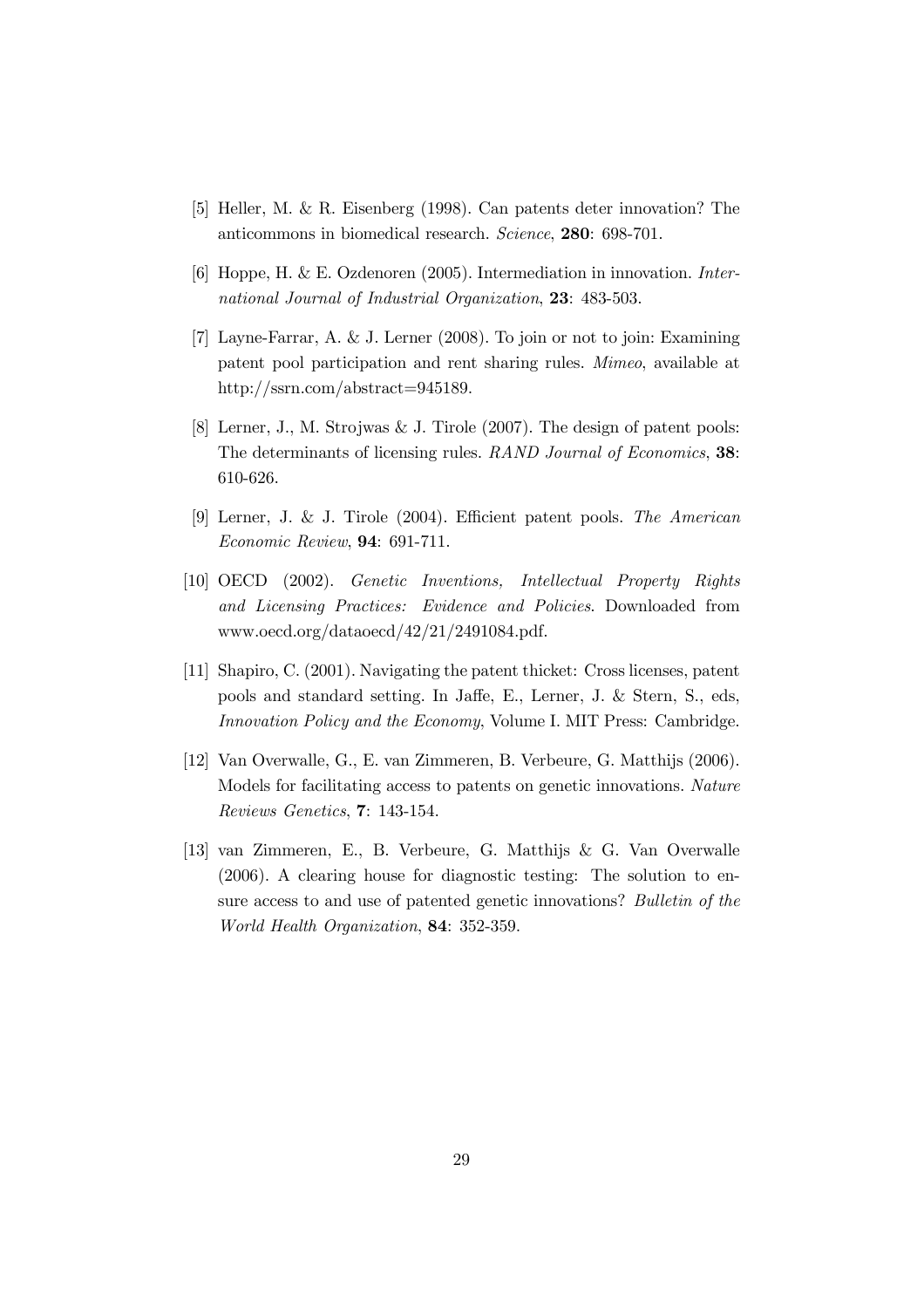|                | $\sigma$         |                |                  |                  |                |                |                |                |                 |  |  |
|----------------|------------------|----------------|------------------|------------------|----------------|----------------|----------------|----------------|-----------------|--|--|
| <b>CRO</b>     | 0.1              | 0.2            | 0.3              | 0.4              | 0.5            | 0.6            | 0.7            | 0.8            | 0.9             |  |  |
| $c_B=2$        |                  |                |                  |                  |                |                |                |                |                 |  |  |
| N <sub>o</sub> | $\overline{0}$   | $\overline{0}$ | $\overline{2}$   | $\overline{2}$   | $\overline{2}$ | $\overline{2}$ | $\overline{2}$ | $\mathbf{1}$   | $\mathbf{1}$    |  |  |
| E              | $\overline{0}$   | $\overline{0}$ | $\overline{4}$   | 5                | $\mathbf 5$    | 5              | 5              | 5              | 5               |  |  |
| U(0.45)        | $\boldsymbol{0}$ | 3              | $\overline{5}$   | $\sqrt{6}$       | 6              | 6              | 6              | 6              | 6               |  |  |
| U(0.75)        | $\overline{0}$   | $\overline{0}$ | 3                | 3                | 3              | 3              | 3              | 3              | 3               |  |  |
| S              | $\boldsymbol{0}$ | 3              | $\overline{5}$   | $\bf 5$          | 6              | 6              | $\,6$          | 6              | $6\phantom{.}6$ |  |  |
| $c_B=4$        |                  |                |                  |                  |                |                |                |                |                 |  |  |
| N <sub>o</sub> | $\overline{0}$   | $\overline{0}$ | $\boldsymbol{0}$ | $\boldsymbol{0}$ | $\mathbf{1}$   | $\mathbf{1}$   | $\mathbf{1}$   | $\mathbf{1}$   | $\mathbf{1}$    |  |  |
| $\mathbf E$    | $\boldsymbol{0}$ | $\overline{0}$ | $\boldsymbol{0}$ | $\overline{0}$   | $\overline{2}$ | $\overline{2}$ | $\overline{2}$ | $\overline{2}$ | $\overline{2}$  |  |  |
| U(0.45)        | $\boldsymbol{0}$ | $\overline{0}$ | $\overline{0}$   | $\overline{2}$   | $\overline{2}$ | 3              | 3              | 3              | 3               |  |  |
| U(0.75)        | $\boldsymbol{0}$ | $\overline{0}$ | $\overline{0}$   | $\boldsymbol{0}$ | $\mathbf{1}$   | $\overline{2}$ | $\overline{2}$ | $\mathbf{1}$   | $\mathbf{1}$    |  |  |
| S              | $\boldsymbol{0}$ | $\overline{0}$ | $\boldsymbol{0}$ | $\overline{2}$   | $\overline{2}$ | $\sqrt{2}$     | $\overline{3}$ | 3              | $\overline{3}$  |  |  |
| $c_B=6$        |                  |                |                  |                  |                |                |                |                |                 |  |  |
| No             | $\overline{0}$   | $\overline{0}$ | $\overline{0}$   | $\overline{0}$   | $\overline{0}$ | $\mathbf{1}$   | $\mathbf{1}$   | $\mathbf{1}$   | $\mathbf{1}$    |  |  |
| E              | $\overline{0}$   | $\overline{0}$ | $\overline{0}$   | $\overline{0}$   | $\mathbf{1}$   | $\mathbf{1}$   | $\mathbf{1}$   | $\mathbf{1}$   | $\mathbf{1}$    |  |  |
| U(0.45)        | $\boldsymbol{0}$ | $\overline{0}$ | $\boldsymbol{0}$ | $\boldsymbol{0}$ | $\mathbf{1}$   | $\mathbf{1}$   | $\mathbf{1}$   | $\overline{2}$ | $\overline{2}$  |  |  |
| U(0.75)        | $\boldsymbol{0}$ | $\overline{0}$ | $\overline{0}$   | $\boldsymbol{0}$ | $\mathbf{1}$   | $\mathbf{1}$   | $\mathbf{1}$   | $\mathbf{1}$   | $\mathbf{1}$    |  |  |
| S              | $\boldsymbol{0}$ | $\overline{0}$ | $\boldsymbol{0}$ | $\boldsymbol{0}$ | $\mathbf{1}$   | $\mathbf 1$    | $\mathbf{1}$   | $\mathbf{1}$   | $\overline{2}$  |  |  |

Table 6: Simulated equilibrium investment by component B firms in model 2. 'No': No CRO, 'E': Equal CRO, 'U (z)': Unequal CRO, 'S': Strict CRO.